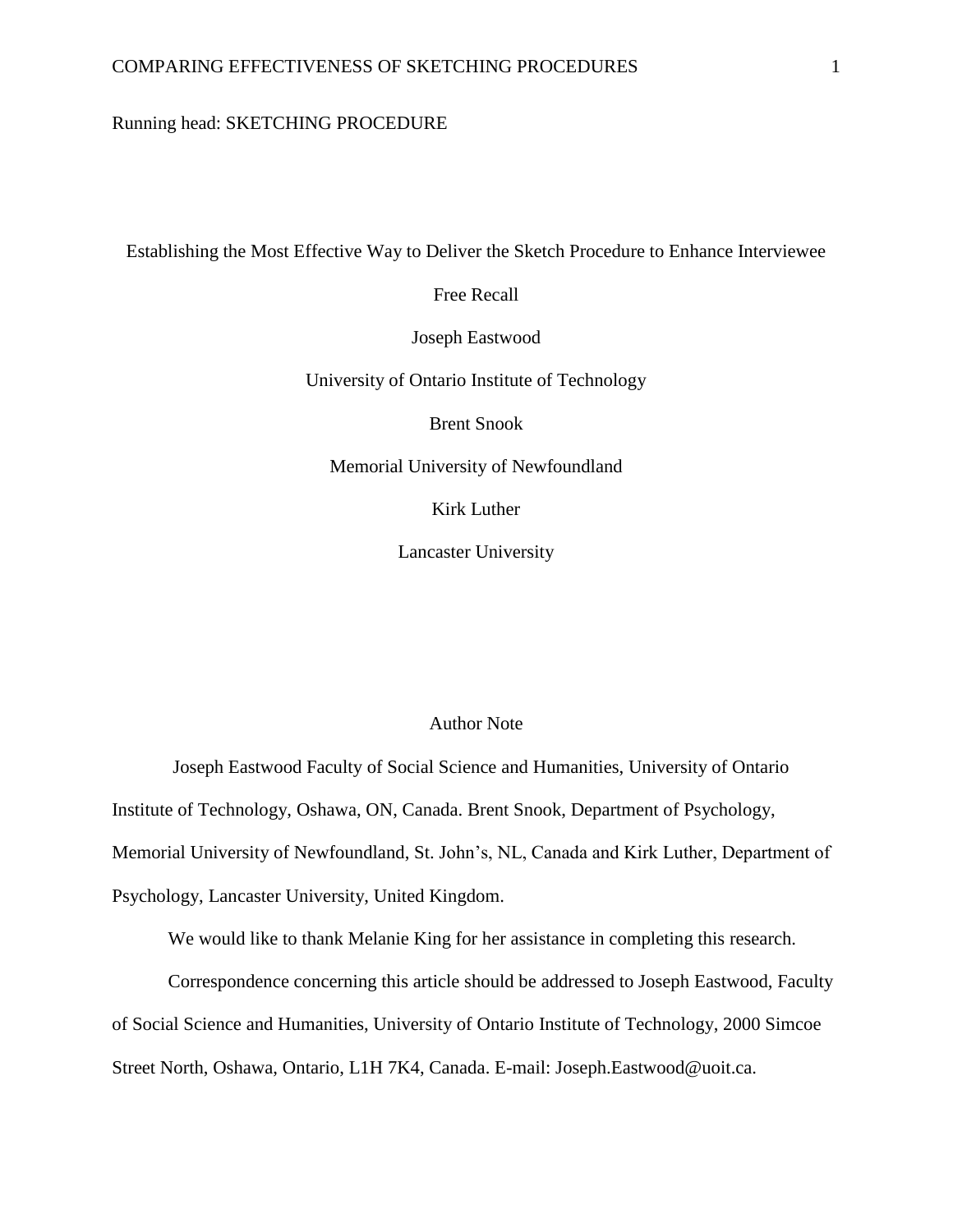## Abstract

The relative effectiveness of three sketching procedures for enhancing the recall of a witnessed event was assessed. Participants ( $N = 123$ ) viewed a mock crime video and were asked to recall its contents using one of three sketching procedures (i.e., Sketch *and* Free Recall; Sketch *then* Free Recall; Sketch *and* Explain *then* Free Recall) or two comparison procedures (i.e., Mental Reinstatement of Context; Control). Participants who were administered the Sketch *and* Explain *then* Free Recall procedure recalled more correct details than those who were administered the other four procedures (all *d*s > 0.70); the greater number of correct details was observed primarily for object and action details. There was minimal difference in incorrect details recalled or accuracy rate between all five procedures. The implications of using different sketching procedures for enhancing recall at the onset of investigative interviews are discussed.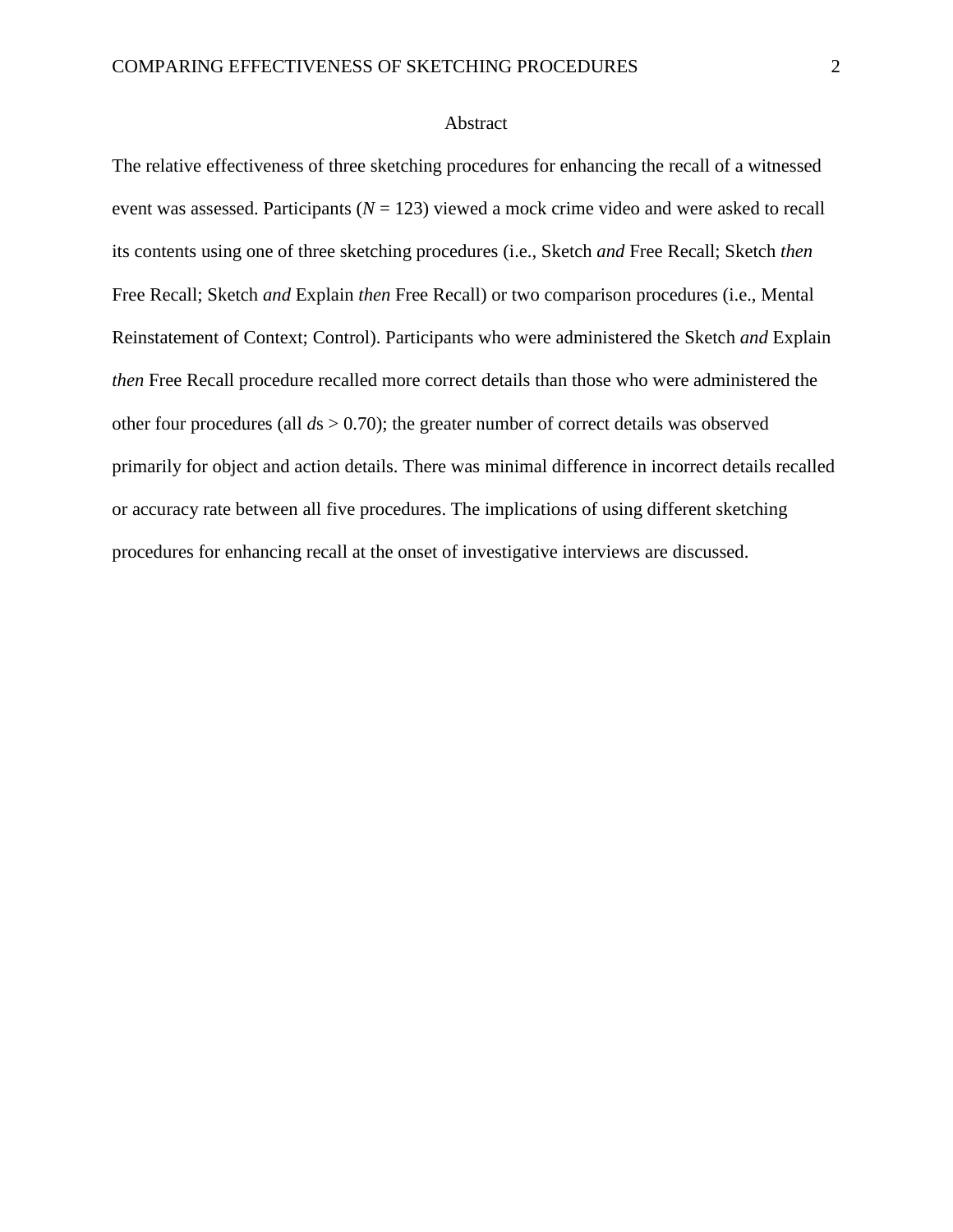# Establishing the Most Effective Way to Deliver the Sketch Procedure to Enhance Interviewee

# Free Recall

The Cognitive Interview (CI) is a comprehensive interviewing protocol containing several evidence-based techniques that help interviewees recall information (Fisher & Geiselman, 1992). Much research has been dedicated to testing techniques that comprise the CI (see Memom, Meissner, & Fraser, 2010). One promising, yet relatively under-researched CI technique is sketching. Sketching involves an interviewee drawing details of a witnessed event (e.g., locations, movements, people), and then using their sketch as a reference when providing a verbal account of what they witnessed (Dando, Wilcock, Behnkle, & Milne, 2011). Sketching is grounded in encoding specificity theory (Tulving  $&$  Thomson, 1973), whereby the sketch is believed to help an interviewee recreate the cues present during encoding of the event that facilitate recall. Sketching may also reduce cognitive load through external storage (i.e., committing cues to paper to avoid taxing working memory; Bromage & Mayer, 1986; Di Vesta & Gray, 1972; Middendorf & Macan, 2002; Rickards & Friedman, 1978). Several studies have shown that sketching increases the amount of detailed and accurate information obtained from both child and adult interviewees (e.g., Eastwood, Snook, & Luther, 2018; Dando, Wilcock, & Milne, 2009a; Mattison, Dando, & Ormerod, 2015; Mattison, Dando, & Ormerod, 2018).<sup>1</sup> One important issue that has yet to be addressed empirically – the goal of this study – concerns the most effective way to administer the sketch procedure to maximize adult interviewee recall.

In an initial study measuring the effectiveness of the sketch procedure with adult witnesses, Dando and colleagues (2009a) compared the sketch procedure against a Control interview (i.e., an open-ended prompt asking interviewees to report what they remembered) and a Mental Reinstatement of Context (MRC) procedure. Their Sketch procedure consisted of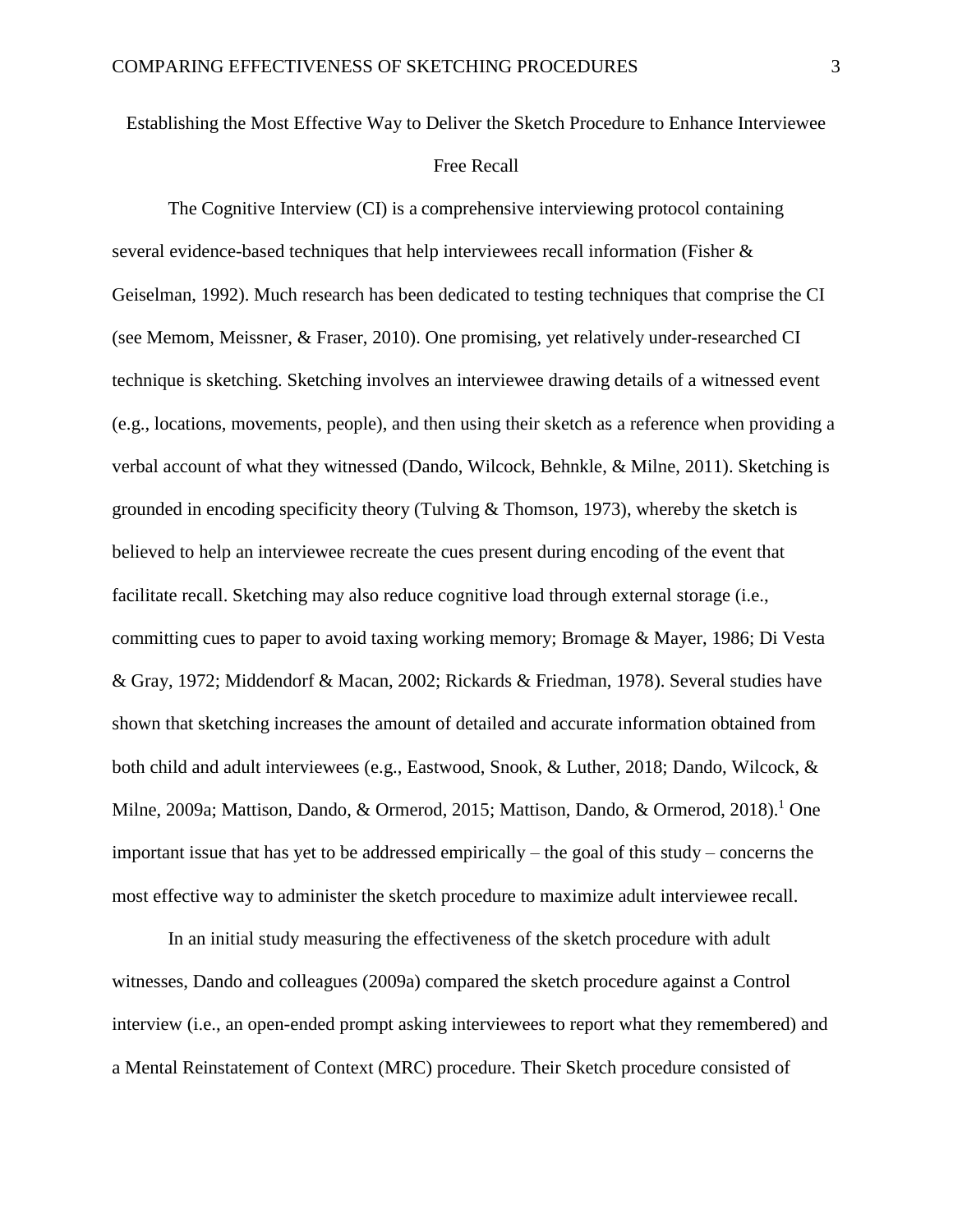asking the interviewee to draw a detailed sketch of the target event on a piece of paper while describing each item as they were drawing it. Once the sketch was completed, the interviewee was prompted to provide a verbal free recall of the target event while using the sketch to further explain the details that they recalled (the same procedure was used by all subsequent sketching studies discussed below). Sixty participants were shown a video (1 minute and 20 seconds) of a mock theft and were interviewed 48 hours later about what they witnessed. Their results showed that both the Sketch and MRC procedures elicited more correct details from witnesses than a Control procedure ( $d = 0.93$  and  $d = 1.85$ , respectively); similar levels of incorrect details were recalled for each procedure. Fewer confabulations (i.e., details or events that were not present in the video) occurred when the Sketch procedure was used than when the MRC or Control procedures were used  $(d = 1.18$  and  $d = 1.36$ , respectively). The length of interviews using the MRC procedure were, on average, longer than those using the Sketch or Control procedures  $(d =$ 1.17 and *d* = 2.65, respectively). Two subsequent studies by Dando and colleagues using similar procedures found comparable results (Dando et al., 2011; Dando, Wilcock, Milne, & Henry, 2009b).

Dando (2013) also compared the Sketch procedure against an MRC procedure and a Control procedure using a sample of 51 older adults (i.e.,  $> 67$  years old). Potential participants attended a public presentation about psychology and were not aware they would later be asked to participate in a study on eyewitness memory regarding an interaction (approximately one minute in length) they witnessed during the presentation. When interviewed 48 hours later, Dando found that participants interviewed with the Sketch procedure recalled substantially more correct details than participants interviewed with either an MRC or Control procedure (*d* = 1.86 and *d* = 2.62, respectively). Those interviewed with the Sketch procedure also recalled substantially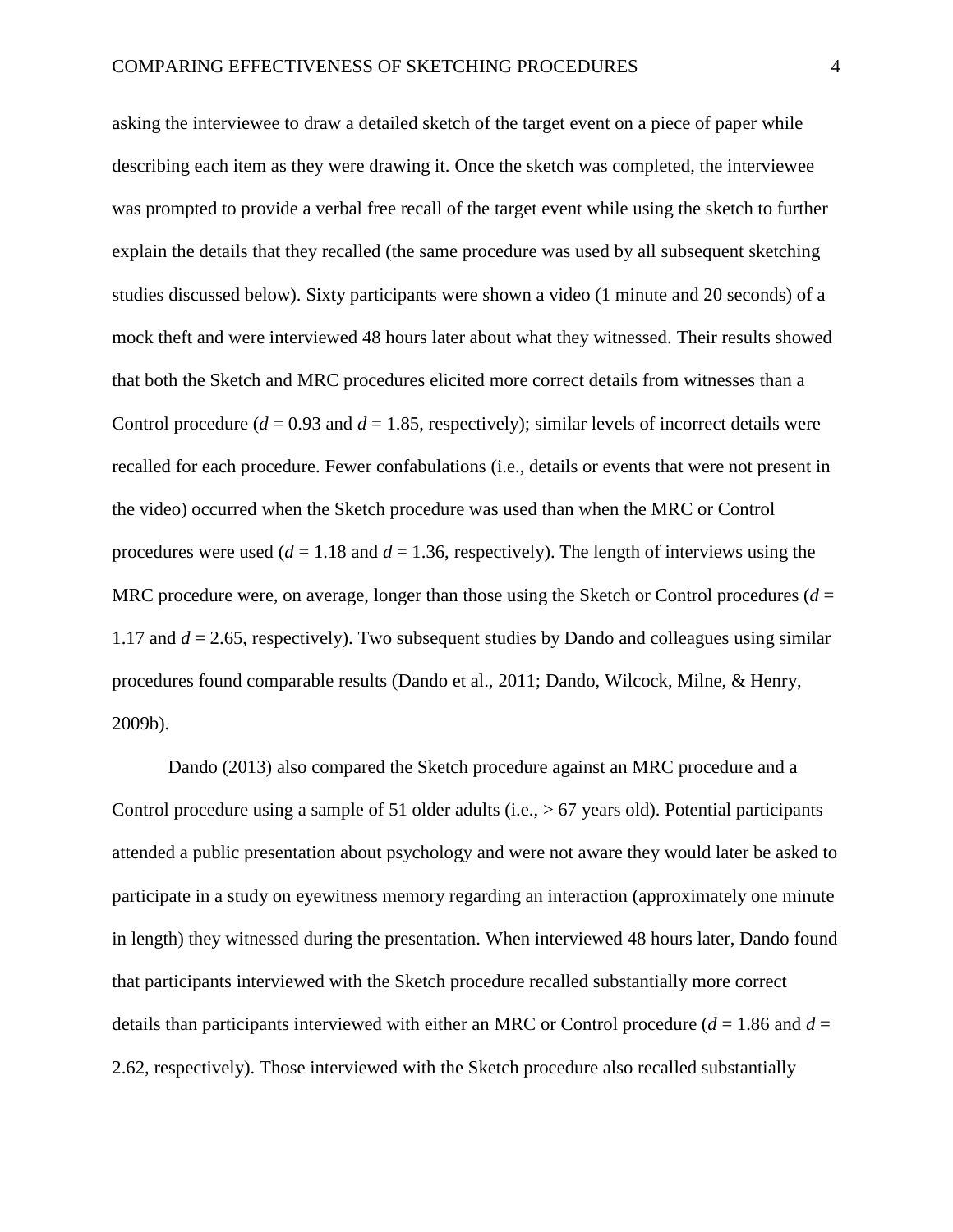fewer incorrect details than those interviewed with an MRC or Control procedure (*d* = 1.66 and *d*   $= 1.29$ , respectively). There were minor differences between conditions with regards to the number of confabulations ( $ds < 0.16$ ). In terms of the type of details recalled, participants interviewed with the Sketch procedure recalled substantially more correct person details than those interviewed with either the MRC or Control procedures ( $d = 1.43$  and  $d = 1.56$ , respectively), and more correct object details compared to the MRC and Control procedures ( $d =$ 1.36 and  $d = 1.35$ , respectively). No other meaningful differences were found between interview procedures in terms of the type of details recalled.

Most recently, Eastwood et al. (2018) assessed the efficacy of the Sketch procedure using a live target event. Specifically, 88 participants engaged in a scripted interaction with a confederate, which participants did not know they would be asked to recall later. Following a short delay, participants were questioned about the interaction using either a Control, Sketch, or MRC procedure. Eastwood et al. (2018) found that the participants who were administered the Sketch procedure recalled more correct details than participants administered either the MRC or Control procedures ( $d = 0.55$  and  $d = 1.31$ , respectively), with no differences between conditions for number of incorrect details recalled. In terms of the type of details recalled, participants who were administered the Sketch procedure recalled more correct action details than participants administered the MRC or Control procedures  $(d = 0.78$  and  $d = 1.19$ , respectively). Participants interviewed with the Sketch procedure also recalled more correct object details correctly than participants interviewed with either the MRC or Control procedures ( $d = 0.57$  and  $d = 1.51$ , respectively). Interviews that contained the Sketch procedure were, on average, longer than interviews that contained the MRC procedure  $(d = 0.51)$ , and they were also slightly more efficient because they recalled nearly one additional correct detail per minute (7.42 vs. 6.53).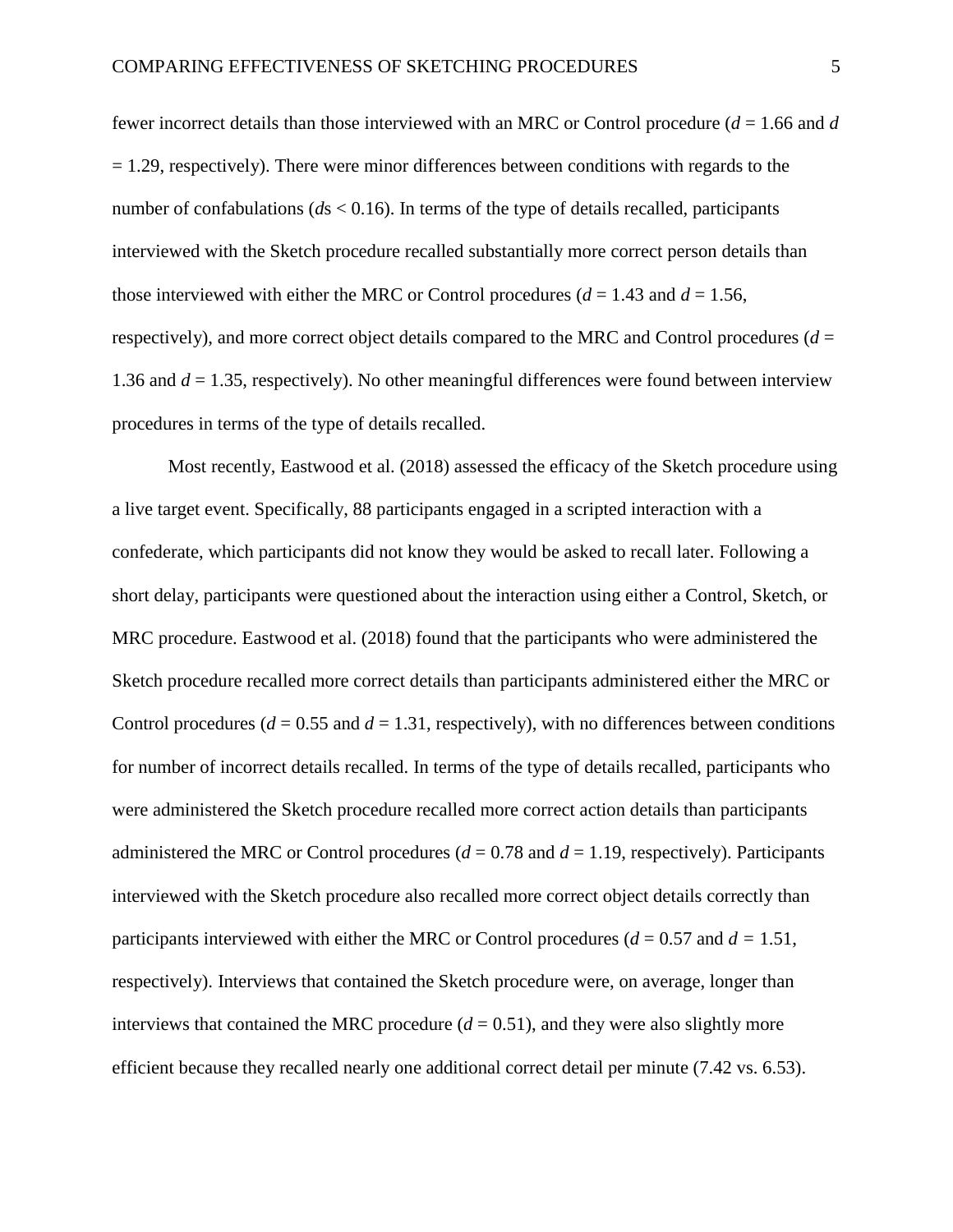Overall, the aforementioned experimental research showed that interviews using the Sketch procedure resulted in more correct details being recalled compared to a Control procedure (average  $d = 1.71$ ), while matching – and in some cases exceeding – the performance of the MRC procedure (average  $d = 0.53$ ).<sup>2</sup> In addition, the Sketch procedure produced more accurate details without a concomitant increase in incorrect details (average *ds* = -0.28 and -0.49 compared to the Control and MRC procedures, respectively). One important issue that has yet to be addressed empirically, however, concerns the most effective way to administer the Sketch procedure.

The Sketch procedure used in all the aforementioned studies involved the interviewee first drawing components of the witnessed event while explaining briefly those drawn components. Once the sketch was drawn, participants were asked to provide as much verbal details as they possibly could regarding the witnessed event (henceforth referred to as the Sketch *and* Explain *then* Free Recall procedure). The underlying assumption is that having interviewees provide basic details about what is being drawn while completing the sketch, followed by a full verbal recall of the event details, will maximize the number of correct details recalled. Although effective, there are at least two alternative Sketching procedures that warrant investigation.

The first alternative Sketch procedure involves interviewees providing a full verbal recall concurrent with the drawing of their Sketch (Sketch *and* Free Recall). This procedure differs from the original procedure in that the details of an event are provided verbally while the related components are being drawn (as opposed to only describing the basic details of the components they generate in their sketch). Given the limitations of human working memory (Baddley, 2012; Miller, 1956), this procedure may maximize recall by allowing interviewees to provide the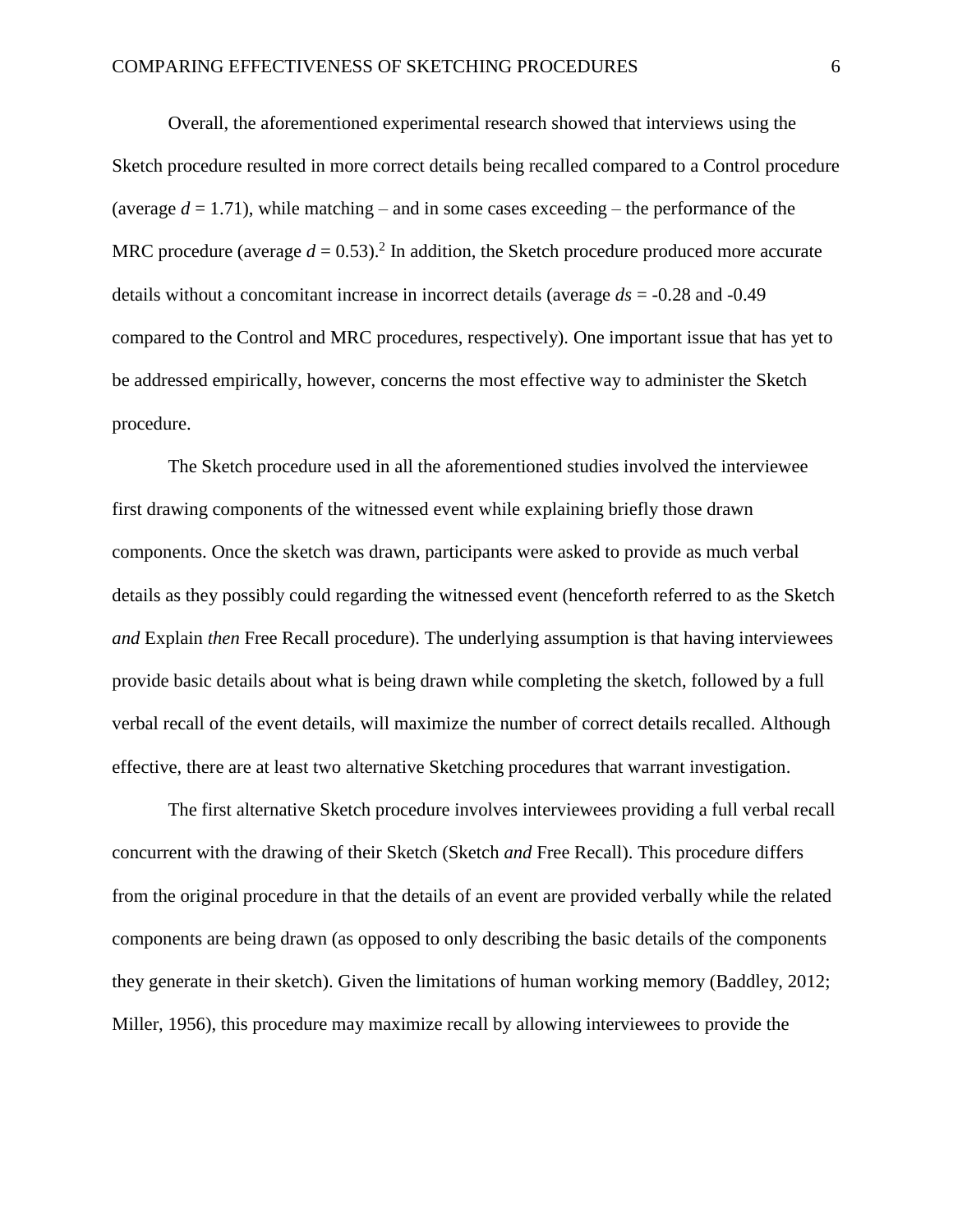details triggered by the sketched components verbally as they emerge; details that may be forgotten in the delay between completing the sketch and subsequent verbal free recall.

The second alternative Sketch procedure encourages interviewees to first sketch all the components of the witnessed event silently, which is followed by interviewees then providing a verbal free recall (Sketch *then* Free Recall). This differs from the original procedure in that interviewees are asked to complete their entire sketch prior to providing any verbal details (as opposed to describing the basic details of the components in the sketch as they are generated). Having the opportunity to review cues may facilitate greater recall because this process allows for repeated exposure to the cues (Bromage & Mayer, 1986; Middendorf & Macan, 2002), and may mitigate memory deterioration.

The goal of the current study was to identify which of the three Sketch procedures is most effective in generating accurate recall of a target event. This was accomplished by administering the three aforementioned Sketch procedures – as well as a Control procedure and MRC procedure – and measuring the amount of correct and incorrect details generated from each procedure. It was hypothesized that all CI-based techniques (MRC and three Sketch procedures) would outperform the Control procedure in terms of correct details recalled, with no difference between the conditions in number of incorrect details recalled. Given that of the three Sketch procedures only the Sketch *and* Explain *then* Free Recall procedure has been tested empirically, no explicit hypotheses were made regarding the relative recall performance between the Sketch procedures. However, based on the reviewed research it was expected that the Sketch *and*  Explain *then* Free Recall procedure (a) would lead to a greater number of correct details being recalled compared to the MRC condition and (b) that the greater number of correct details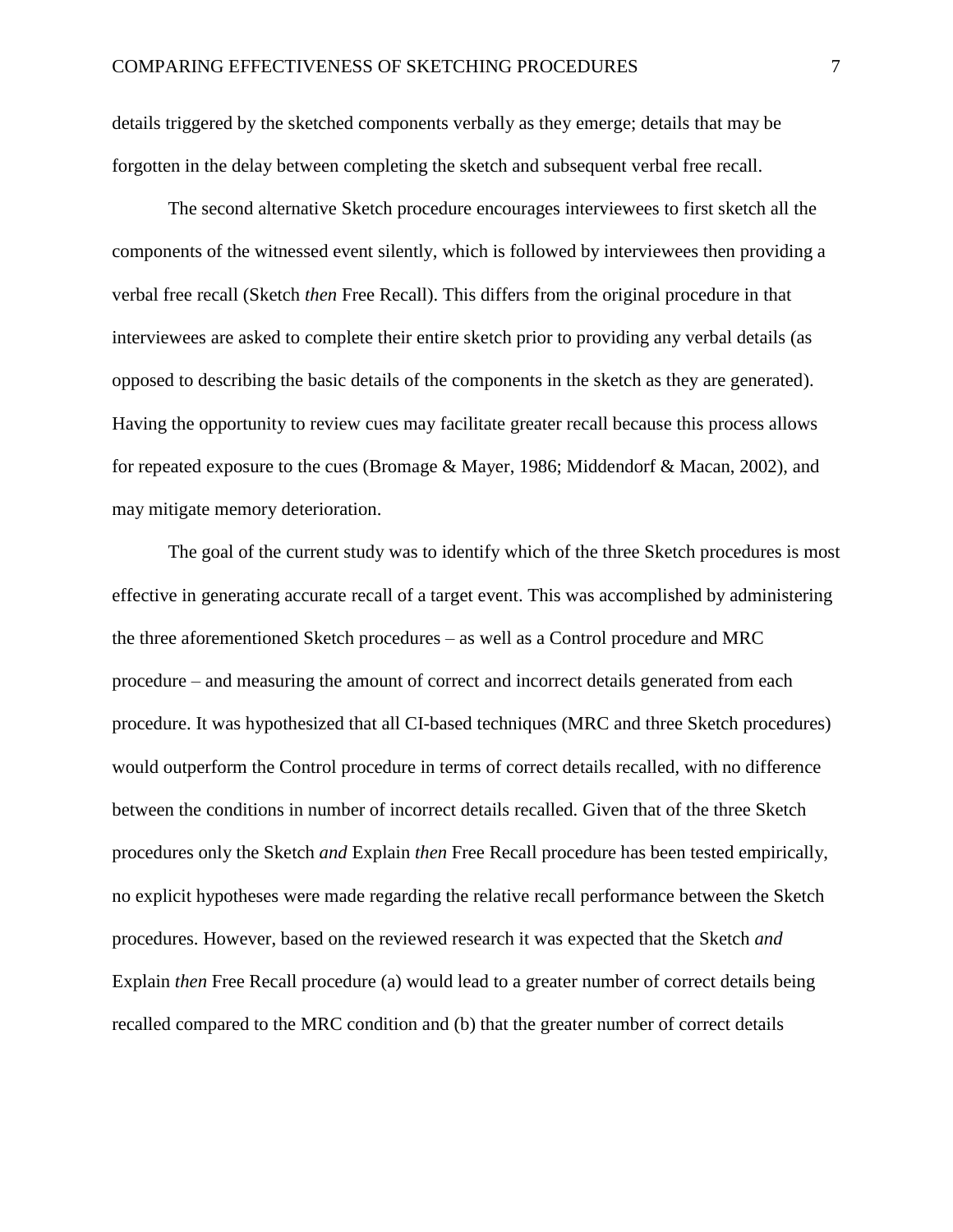recalled would primarily be for object details. No predictions were made regarding the effect of interview procedure on interview length as previous findings of this variable have been mixed.

## **Method**

# **Design**

A single-factor between participants design was employed. The independent variable was interview procedure with five levels: (1) Control, (2) Mental Reinstatement of Context (MRC), (3) Sketch *and* Free Recall, (4) Sketch *then* Free Recall, and (5) Sketch *and* Explain *then* Free Recall. The dependent variables were the number of details recalled correctly and the number of details recalled incorrectly by the interviewee during the course of the entire interview. We chose not to include a follow-up questioning phase after the free recall phase because of the lack of standardization with this process – asking a standard set of questions would violate the principle of witness-compatible questioning; conversely, following witness-compatible questioning would violate standardization. Recall accuracy was also computed (i.e., [total number or correct details recalled  $\div$  total number of correct and incorrect details recalled  $\times$  100). Each type of detail recalled (i.e., person, object, action, verbal) was also recorded, along with the length of time taken to conduct the interview (as measured from the beginning of the interview script to the end of the participant's recall).

## **Participants**

Participants ( $N = 123$ ) were undergraduate students (54 men and 69 women) enrolled in an introductory psychology course at [redacted university].<sup>3</sup> The mean age of the participants was 19.75 (*SD* = 2.31, *Range* = 18 – 29), and the mean year of study was 1.59 (*SD* = 0.86, *Range*   $= 1 - 4$ ). There was no statistically significant difference in participants' age, gender, or year of study between the five conditions (*p*s > .05).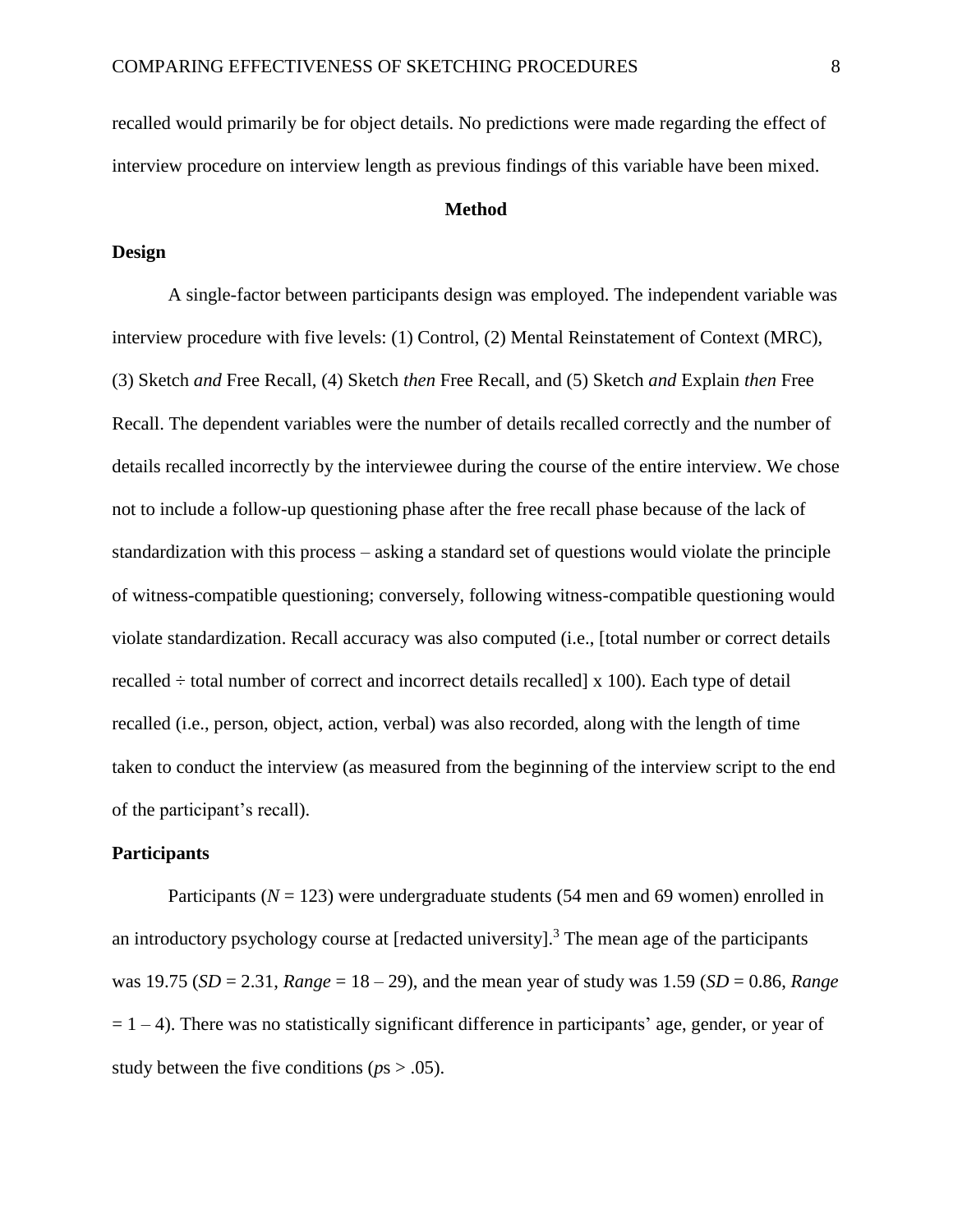## **Materials**

The materials for this study included a mock crime video, five interview scripts, and a demographic form.

**Mock Crime Video.** The mock crime video was one minute and fifty-nine seconds in length and portrayed a male suspect robbing a bowling alley. The video was recorded from a CCTV ceiling camera and captured two males entering a bowling alley, obtaining bowling shoes from the clerk, and proceeding to their lane. A short time later, another male entered, approached the cash register, and demanded money from the clerk. After the clerk opened the register, the male grabbed the cash from the till, and ran toward the exit. One of the male bystanders attempted to tackle the robber but was unsuccessful, and the suspect escaped.

**Interview Scripts.** All interviews began with the interviewer engaging the interviewee (e.g., shaking hands, establishing preferred name, outlining purpose of the interview) and explaining the interview process (e.g., purpose, ground rules). This was followed by the interviewer using one of the following scripts, based on the participant's randomly assigned condition, to obtain a free recall of the target event.

The script for the Control interview requested the participant to "*Please go ahead and tell me, in as much detail as possible, everything that you remember from the video that you watched*". At the end of the free recall, the interviewer was required to pause for two seconds and then ask the participant "*What else do you remember about the video*?".

The script for the MRC interview requested was as follows:

*In a moment I am going to ask you to tell me what you remember about what happened in the video that you watched. Before you begin I am going to ask you to try something that can often help people to remember more about what*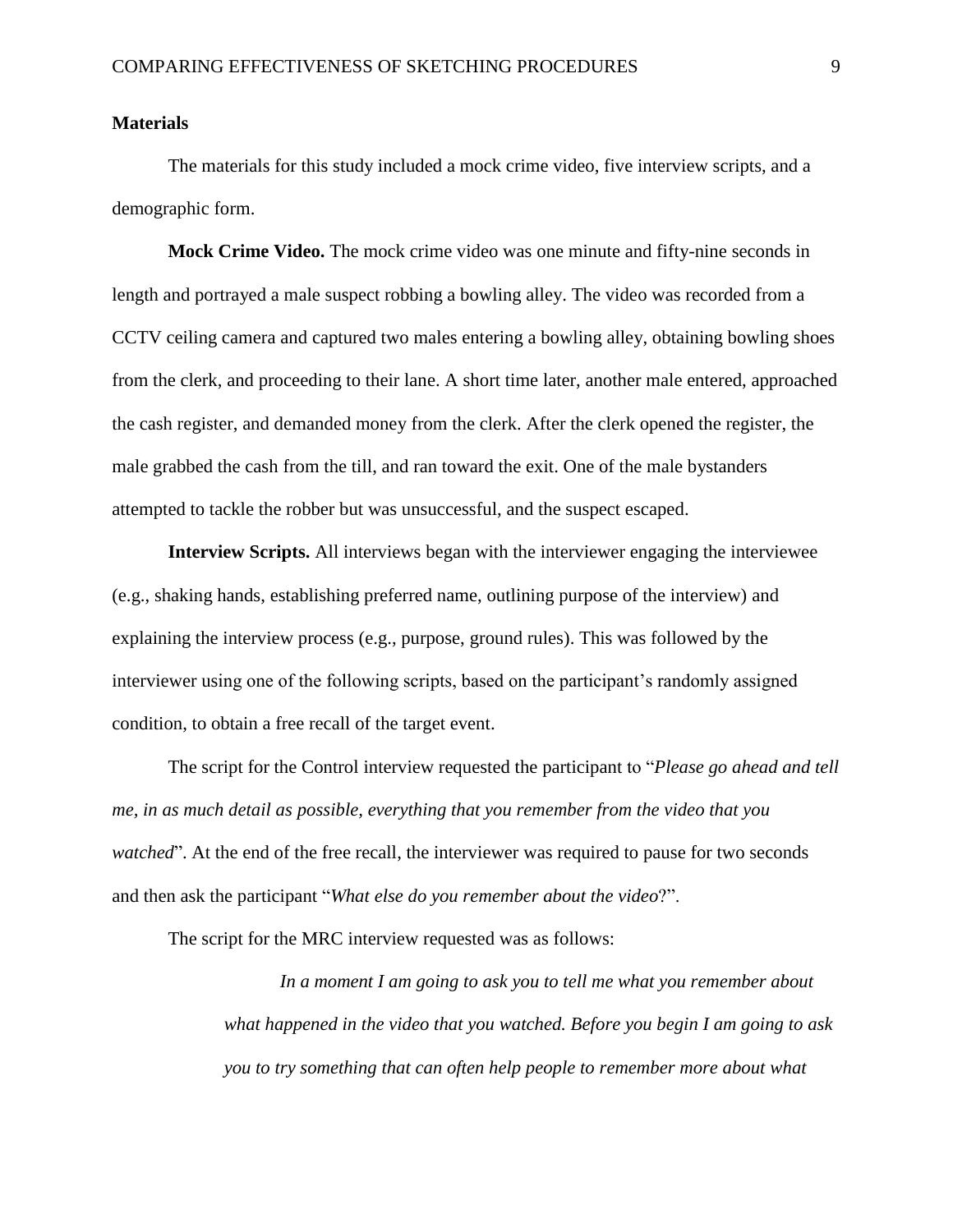*they have experienced. What I would like you to do is to close your eyes. Closing your eyes helps block out distractions in the room and helps you focus. Are you comfortable with that? [If not, I would like you to please pick particular point in the room and focus on that spot].* 

*Now please concentrate on the instructions I am going to give you. I would like you to listen to my instructions. I will pause between each instruction to give you time to think about what I am saying. Please don't speak until I ask you to do so. While keeping your eyes closed [staring at that point], I would like you to think back when you first started watching the video…[5 second pause]…think about the environment…[5 second pause]…think about what you saw…[5 second pause]…think about what you heard… [5 second pause]…think about all of the actions… [5 second pause] …think about all of the people…[5 second pause]* 

*Now when you have a really clear picture in your mind, please go ahead and tell me, in as much detail as possible, everything that you remember from the video that you watched".*

*[Wait to ensure sure they have finished recalling information and pause for two seconds] What else do you remember about the video?*

The script for the Sketch *and* Free Recall interview requested that participants sketch out the details of the mock crime video and talking about what they witnessed at the same time. Specifically, they were told:

> *In a moment I am going to ask you to tell me what you remember about what happened in the video that you watched. Before you begin I am going to ask*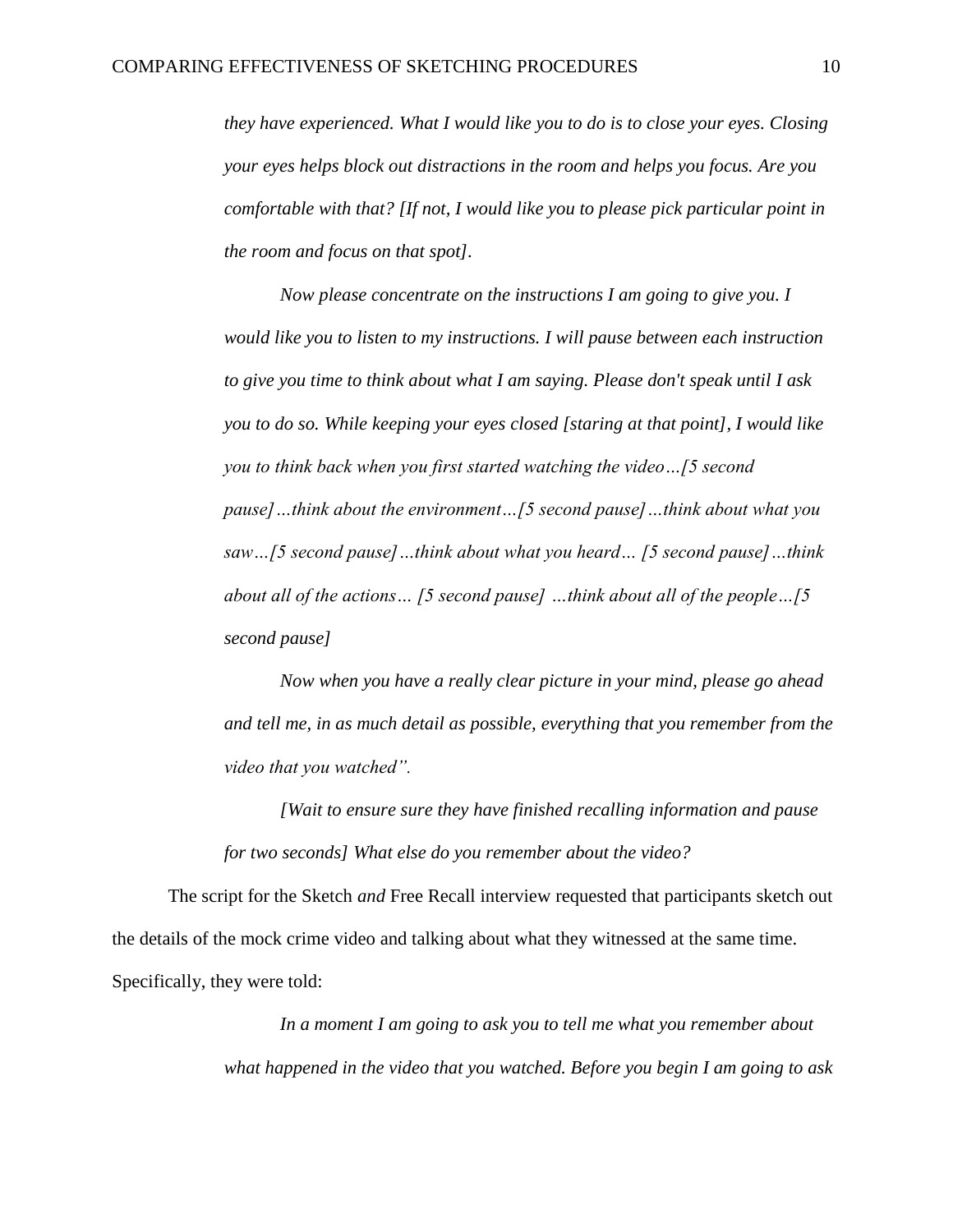*you to try something that can often help people to remember more about what they have experienced [give paper and pen]. I would like you to draw a detailed sketch of what happened in the video that you watched. I would like you to sketch as many details as you can about the event. Importantly, I would like you to sketch and talk at the same time. What I mean by that is I want you to talk me through your sketch, describing everything that you are drawing and everything that is happening in the sketch. Please keep in mind that your artistic abilities are not being judged at all, but this is simply a technique used to enhance memory.* 

*Now, while sketching out what you saw, please go ahead and tell me, in as much detail as possible, everything that you remember from the video that you watched.*

*[Wait to ensure sure they have finished recalling information and pause for two seconds] What else do you remember about the video?* The script for the Sketch *then* Free Recall interview was as follows:

*In a moment I am going to ask you to tell me what you remember about what happened in the video that you watched. Before you begin I am going to ask you to try something that can often help people to remember more about what they have experienced [give paper and pen]. What I would like you to do is to please draw a detailed sketch of what happened in the video that you watched. I would like you to sketch as many details as you can about the event. Importantly, I want you to just focus on drawing the sketch silently, and don't speak or try to describe what you are drawing at this point. I will ask you to tell me what happened in the video after you have finished sketching. Please keep in mind that*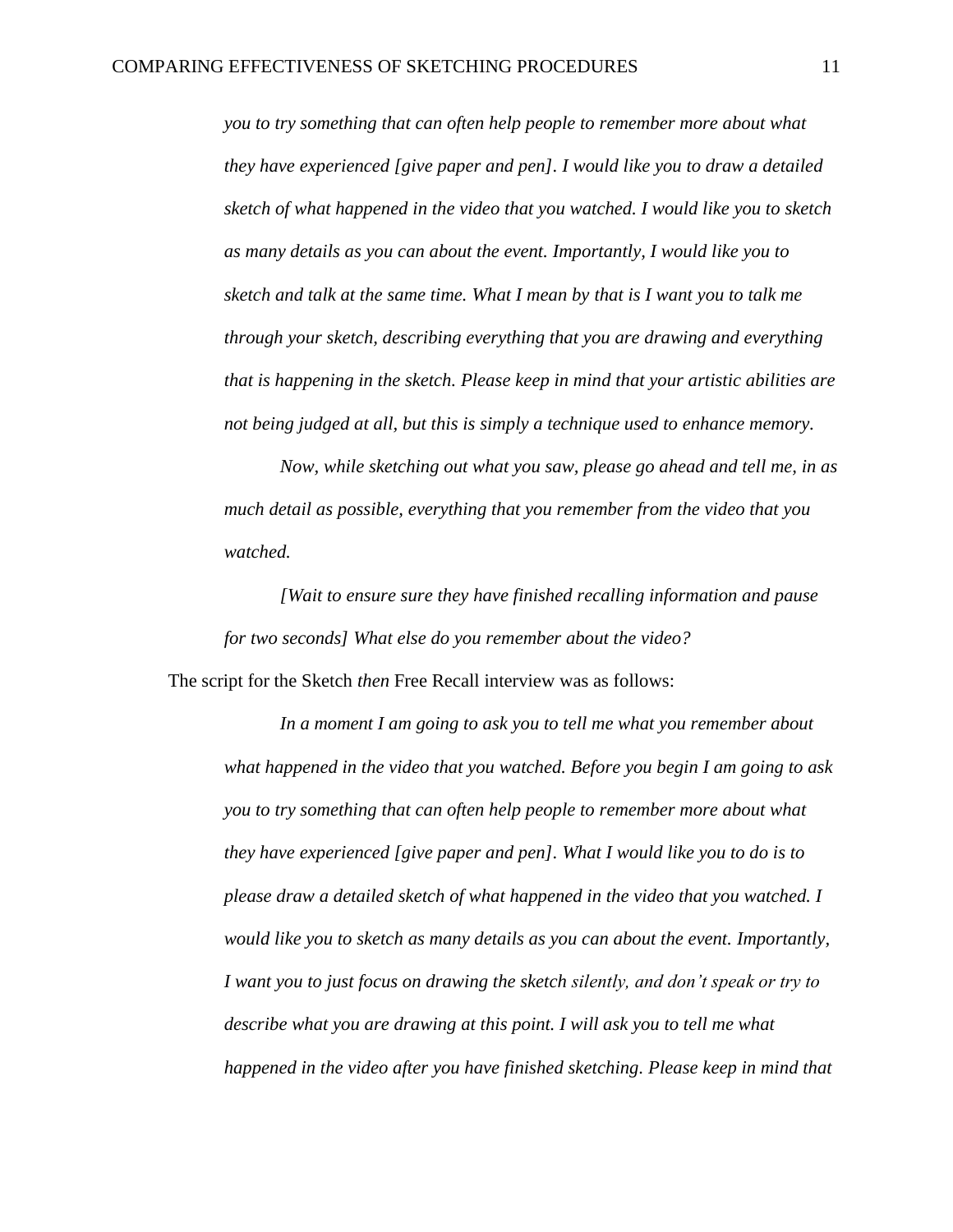*your artistic abilities are not being judged at all, but this is simply a technique used to enhance memory. When you are ready you can start your sketch. [pause]* 

*What I would like to do now is go over what you saw. Please feel free to refer to your sketch when telling me what happened in the video. When you are ready, please go ahead and tell me, in as much detail as possible, everything that you remember from the video that you watched".*

*[Wait to ensure sure they have finished recalling information and pause for two seconds]. What else do you remember about the video?*

For the Sketch *and* Explain *then* Free Recall interview, the script was as follows:

*In a moment I am going to ask you to tell me what you remember about what happened in the video that you watched. Before you begin I am going to ask you to try something that can often help people to remember more about what they have experienced [give paper and pen]. What I would like you to do is to please draw a detailed sketch of what happened in the video that you watched. I would like you to sketch as many details as you can about the event. Importantly, I would like you to describe to me each item/thing that you are drawing as you draw it. Please keep in mind that your artistic abilities are not being judged at all, but this is simply a technique used to enhance memory. When you are ready you can start [pause to allow participant to complete sketch].*

*What I would like to do now is go over what you saw. Please feel free to refer to your sketch when telling me what happened in the video. When you are ready, please go ahead and tell me, in as much detail as possible, everything that you remember from the video that you watched.*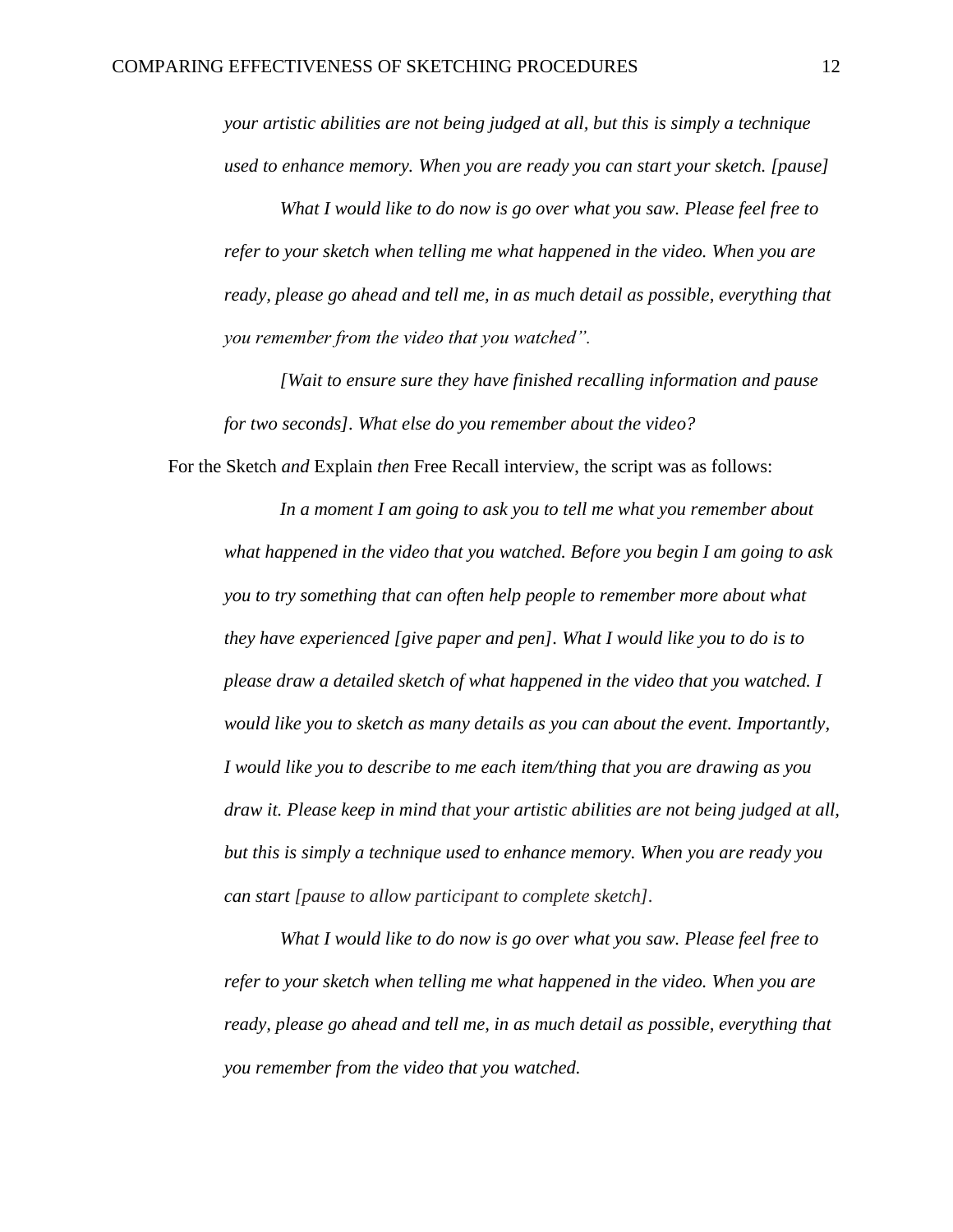*[Wait to ensure sure they have finished recalling information and pause for two seconds]. What else do you remember about the video?*

#### **Procedure**

Participants were greeted at the entrance to the psychology research laboratory by a research assistant (RA). They were asked to sit at a desk containing a 21" computer monitor and headphones and read and sign an informed consent form. The RA then explained the details of the study. Participants viewed the mock crime video using the computer monitor and headphones. After viewing the video, participants filled out a demographics form and were asked to solve logic and word problems for 10 minutes (i.e., filler task). Participants were then assigned randomly to one of the five interview conditions and were brought to a private testing room where a second RA conducted the interview with the script assigned to that condition. Once the participant provided their free recall, they were debriefed and thanked for participating in the study. The same RA conducted all interviews to ensure consistency. All interviews were audio and video recorded.

# **Data Coding and Reliability**

The mock crime video was broken into its unique individual details  $(N = 197)$  to create a scoring template. Each detail was also designated as either a Person (e.g., suspect's hair color, suspect's clothing;  $n = 68$ ), Object (e.g., table, cash register;  $n = 61$ ), Action (e.g., sitting down, walking across room;  $n = 56$ ), or Verbal (e.g., "size ten shoes", "open the till";  $n = 12$ ) detail. Each participant interview was transcribed verbatim. Every individual detail mentioned by the participant was then coded by the first author as either correct or incorrect.

All participant responses were coded independently by a RA who was naïve to the details of the study. The RA was first provided with a detailed coding guide and a 30-minute training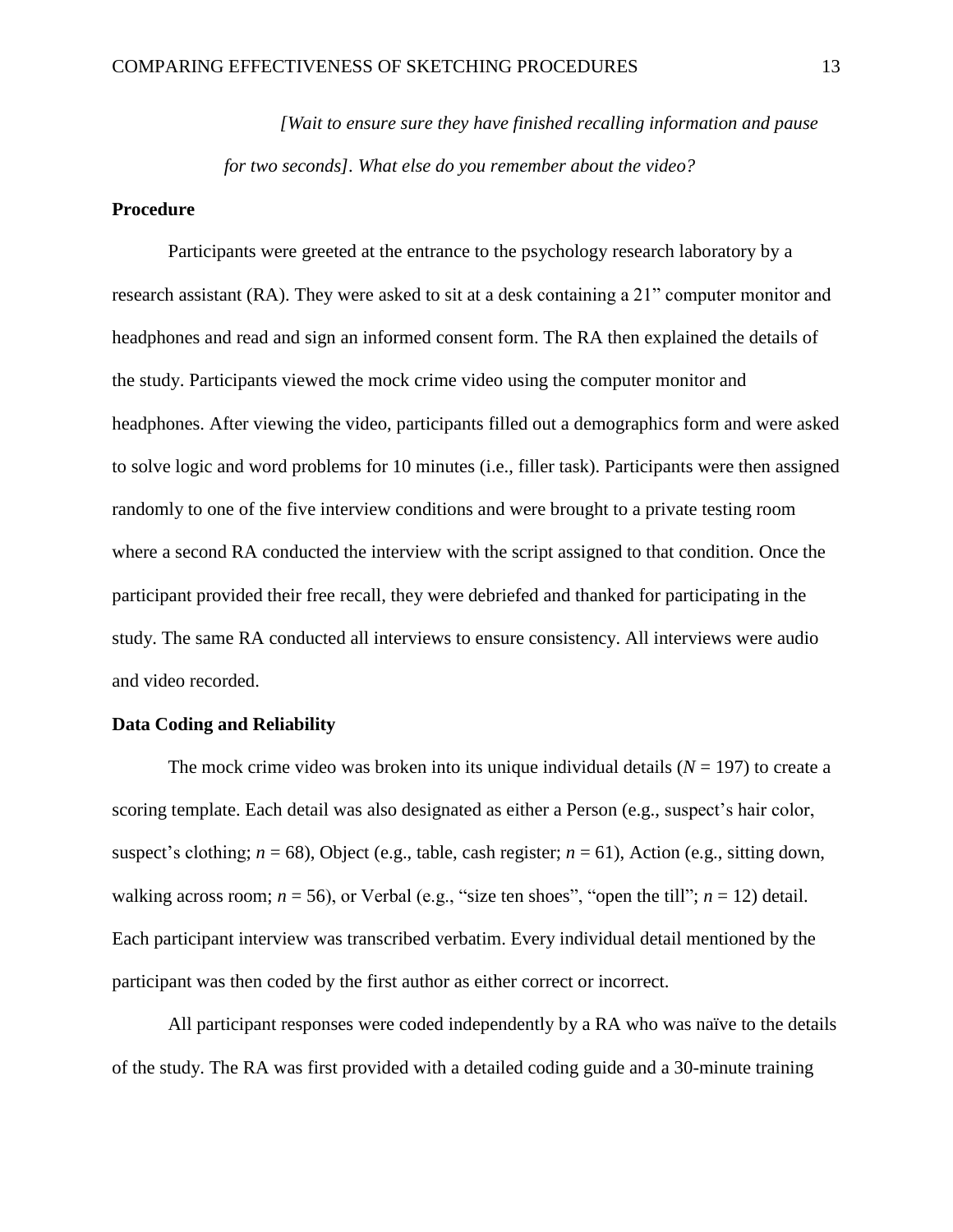session by the first author. The RA then coded five transcripts as a practice session, and any issues were clarified with the first author. The RA then coded the remaining 118 transcripts. The mean Kappa value was  $\kappa$  = .84 for correct details and  $\kappa$  = .64 for incorrect details, suggesting substantial agreement between the two coders (Landis & Koch, 1977).

#### **Results**

**Recall performance.** The mean recall performance (and associated 95% confidence intervals) as a function of interview procedure is shown in Table 1. An ANOVA showed that the effect of interview procedure for the number of correct details recalled was significant, *F*(4,118) = 4.01, *p* = .004. Participants administered the Sketch *and* Explain *then* Free Recall procedure recalled significantly more correct details than those administered the Control  $(d = 1.06)$ , Sketch *then* Free Recall ( $d = 0.87$ ), Sketch *and* Free Recall ( $d = 0.73$ ), and MRC ( $d = 0.71$ ) procedures. The remaining six pairwise comparisons between experimental conditions revealed small effects (*d*s < 0.40). No significant effect of interview procedure was found for the number of incorrect details recalled,  $F(4,118) < 1$ , or mean recall accuracy,  $F(4,118) < 1$ .

**Type of correct details recalled.** The mean recall performance for type of correct details recalled, as a function of interview procedure, is shown in Table 2. An ANOVA showed that the effect of interview procedure for recall of Object details was significant,  $F(4,118) = 5.22$ ,  $p =$ .001. Participants who were administered the Sketch *and* Explain *then* Free Recall condition recalled more correct Object details than those administered the Control  $(d = 1.14)$ , MRC  $(d = 1.14)$ 0.92), Sketch *then* Free Recall (*d* = 0.87), and Sketch *and* Free Recall (*d* = 0.65) procedures. The size of the effect between the Sketch *and* Free Recall and the Control procedures was medium (*d*  $= 0.49$ ). The remaining five pairwise comparisons revealed small effects ( $ds < 0.35$ ).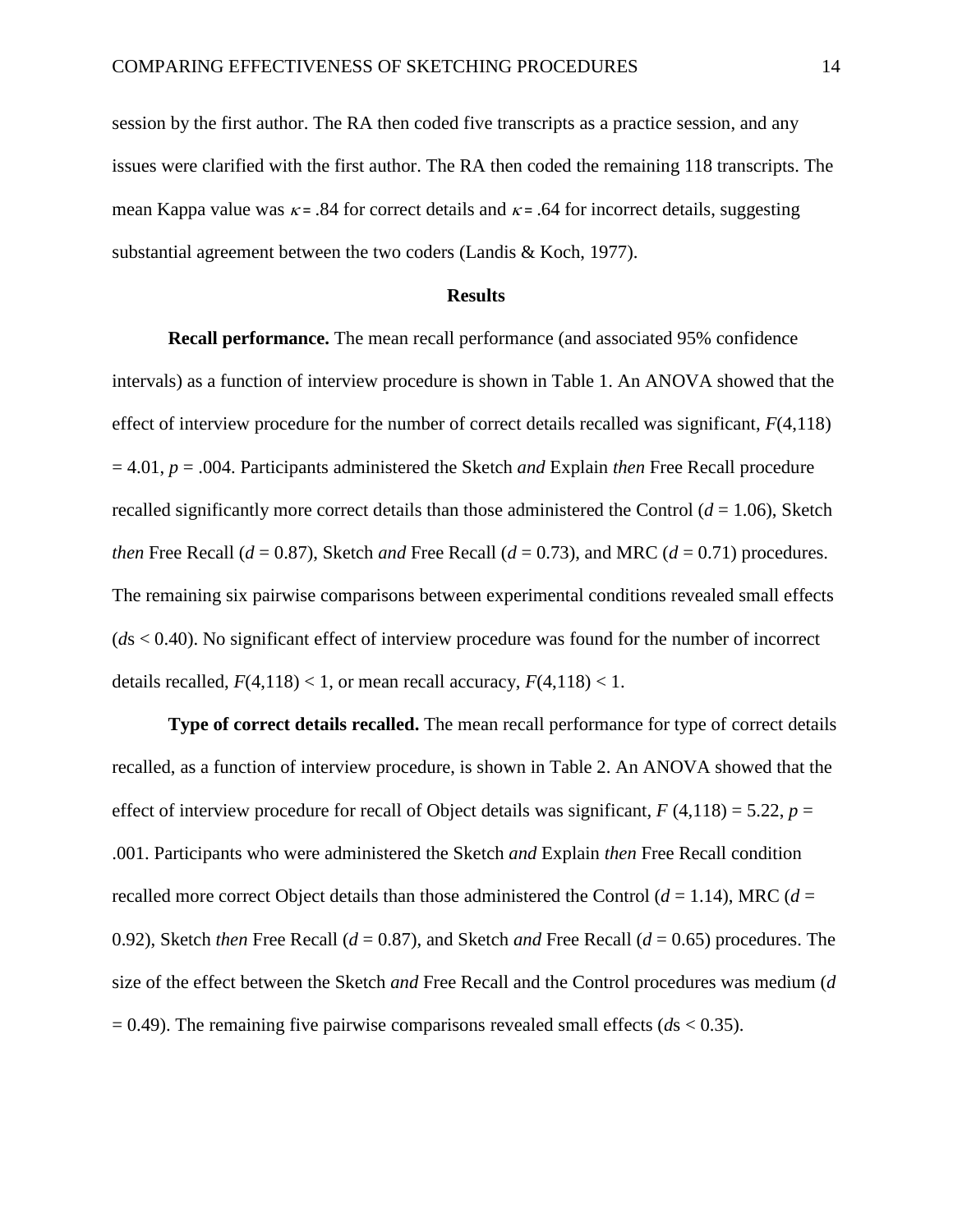The effect of interview procedure for recall of Action details was significant,  $F(4,118) =$ 5.44, *p* < .001. Participants who were administered the Sketch *and* Explain *then* Free Recall procedure recalled more correct Action details than those administered the Control  $(d = 1.33)$ , Sketch *then* Free Recall ( $d = 0.99$ ), Sketch *and* Free Recall ( $d = 0.85$ ), and MRC ( $d = 0.66$ ) procedures. The size of the difference between the MRC and Control condition was medium  $(d =$ 0.58). The remaining five pairwise comparisons revealed small effects (*d*s < 0.45).

The effect of interview procedure for Person details recalled was non-significant, *F*  $(4,118)$  < 1, as was the effect of interview procedure for Verbal details recalled,  $F(4,118) = 1.25$ ,  $p = .293$ .

**Interview length.** The average length for the Control interviews was 119.96 seconds (*95% CI* = 105.43, 134.49), followed by 217.56 seconds (*95% CI* = 199.89, 235.23) for the MRC interviews, 218.40 seconds (*95% CI* = 184.78, 252.02) for the Sketch *and* Free Recall interviews, 316.00 seconds (*95% CI* = 273.22, 358.78) for the Sketch *and* Explain *then* Free Recall interviews, and 320.76 seconds (*95% CI* = 273.00, 368.52) for the Sketch *then* Free Recall interviews. An ANOVA revealed that the effect of interview procedures on interview length was significant,  $F(4,118) = 25.15$ ,  $p < .001$ . The effect size for the comparison of the mean interview lengths between the Control procedure and all other procedure were large (all *d*s > 0.80). The effect sizes between the Sketch *and* Free Recall procedure and the Sketch *then* Free Recall and Sketch (*d* = 1.02) *and* Explain *then* Free Recall procedures (*d* = 1.06) were large, as were the effect sizes between the MRC procedure and the Sketch *then* Free Recall (*d* = 1.18) and Sketch *and* Explain *then* Free Recall  $(d = 1.27)$ . All other effect sizes were small (all  $ds < 0.30$ ).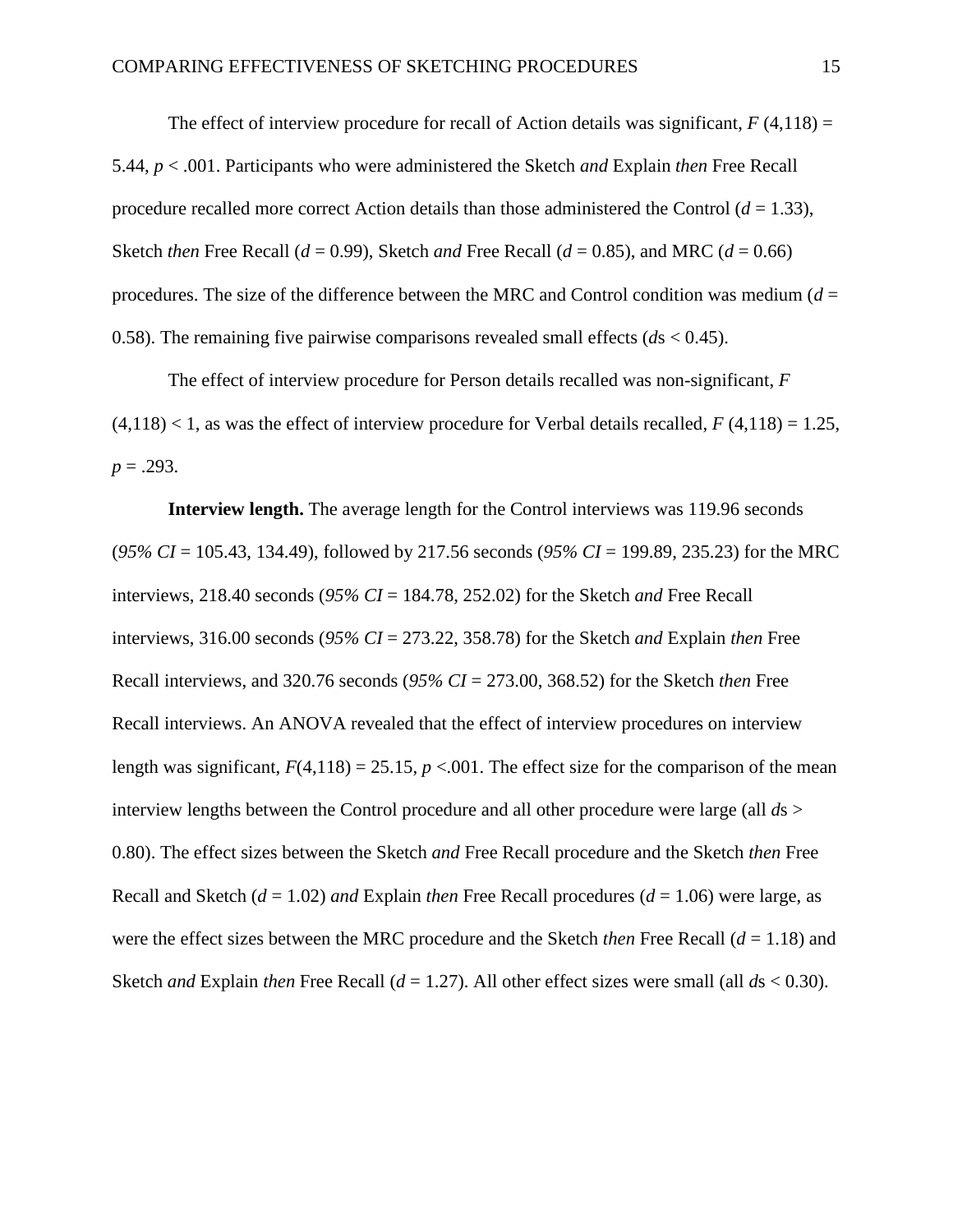#### **Discussion**

The goal of the current study was to compare the relative effectiveness of three different ways of administering the Sketch procedure on obtaining detailed and accurate information from witnesses. The first and second hypotheses were supported partially, as the Sketch *and* Explain *then* Free Recall procedure led to more correct details being recalled compared to participants administered either the MRC (moderate effect) or Control (large effect) procedures, with limited differences in the number of incorrect details recalled between all conditions. However, there was only a small effect – albeit in the predicted direction – for the number of correct details recalled between the remaining CI-based procedures and the Control procedure. The third hypothesis was supported partially, as the observed higher level of details recalled by those administered the Sketch *and* Explain *then* Free Recall procedure was due primarily to more correct Object and Action details being recalled. Taken together, the performance of the Sketch *and* Explain *then* Free Recall interview procedure in the current study matches what has been found in past research.

Of primary interest was the relative performance of the three Sketch procedures. The results showed clearly that the most effective way to administer a Sketch procedure – in line with what has been used in past research – is for interviewees to sketch and describe the event context, followed by using the sketch while providing a free recall of the target event (see Dando et al., 2011, Dando 2013). The effect sizes for number of correct details recalled between the Sketch *and* Explain *then* Free Recall procedure and the other two Sketch procedures were large, and both alternative Sketch procedures only produced slightly more correct details compared to the Control procedure. There are at least two potential explanations for the observed advantage Sketch *and* Explain *then* Free Recall procedure in comparison to the MRC and other Sketch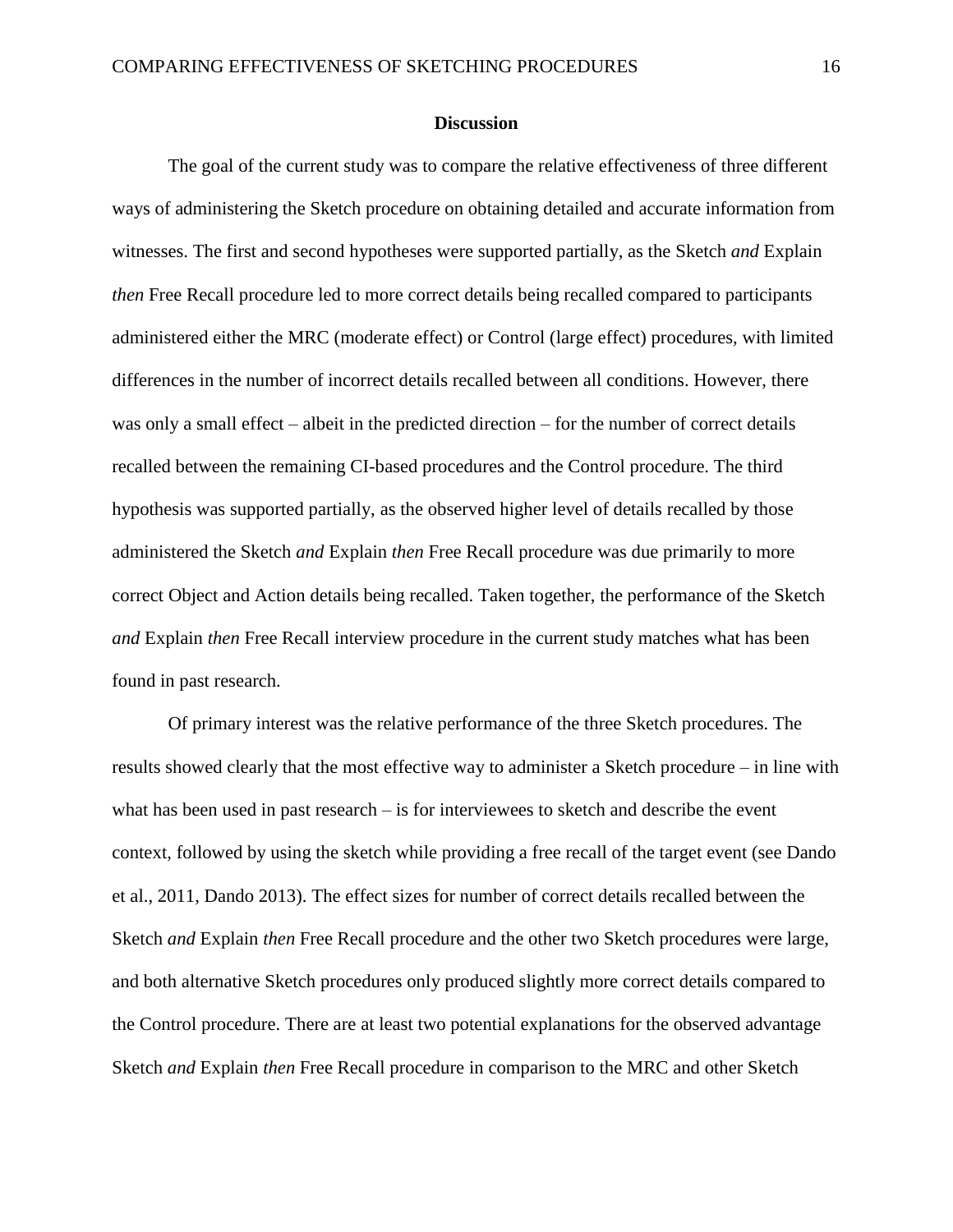procedures. First, having the participants both sketch and explain what they are drawing may be more effective in reinstating the original context than mentally visualizing it (MRC condition) or silently sketching it (Sketch *then* Free Recall). That is, the procedure of verbalizing thought processes in real-time while drawing various aspects of the event settings may have allowed participants to better access their memory of the target event compared to the other approaches.

The second, and perhaps the most plausible, explanation for the observed advantage Sketch *and* Explain *then* Free Recall procedure is that this sketch procedure promotes two recalls of the event. That is, during the sketch phase interviewees were explicitly told to mention the items that they are drawing, and so crime-relevant details were being generated in both this phase and the subsequent free recall phase. In addition, despite being instructed to only describe the items that they were drawing during the initial *sketch and explain* phase, most participants also mentioned details about the event – in some cases verbalizing a complete account of the target event. Given that the initial sketching phase provides an additional opportunity to generate unique details and functioned as a *de facto* initial free recall phase for many participants, it is somewhat unsurprising that the participants who were administered the Sketch *and* Explain *then*  Free Recall procedure recalled the greatest number of details (see Fisher & Geiselman, 1992).

The primary difference between the Sketch *and* Explain *then* Free Recall procedure and the remaining interview procedures regarding the type of details recalled correctly was for Action and Object details. The higher number of Object details recalled – relative to Control and MRC procedures – is in line with past research (Eastwood et al., 2018; Dando, 2013), and is likely due to the structure of the Sketch procedure. That is, participants are asked explicitly to sketch the elements of the target event while mentioning the items they are drawing, and then to recount the event using the sketch they had created. An increase for Action details was only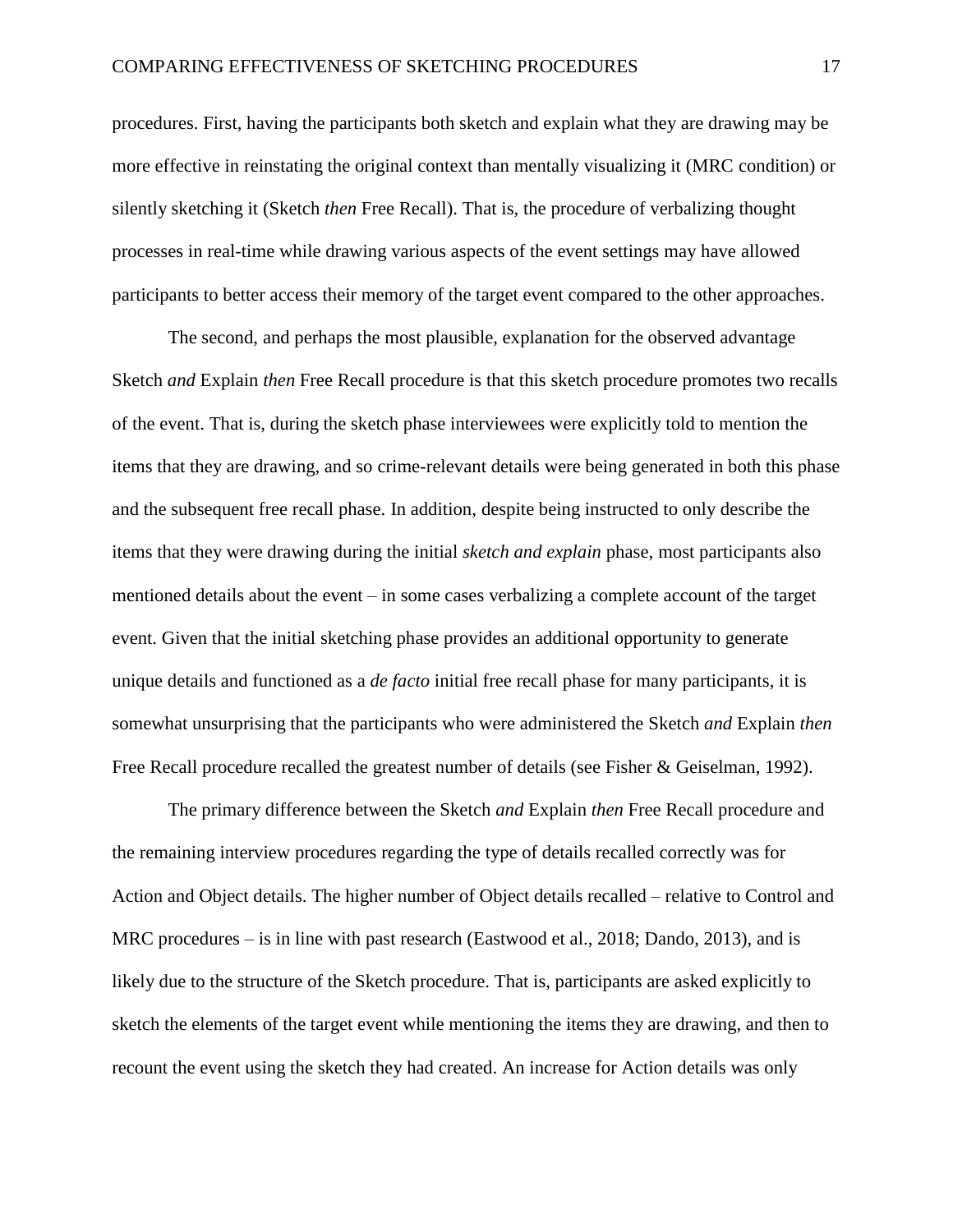found in one of the previous sketching studies (i.e., Eastwood et al., 2018), and in both that study and the current one, a relatively action-filled target event was used (as opposed to a relatively stationary event in Dando, 2013). The higher number of Action details recalled when using the Sketch *and* Explain *then* Free Recall suggests that sketching may be useful for recounting events that include a variety of movements – likely because of ability of a sketch to represent spatial details (i.e., room layouts, movement within the rooms). In line with past research, Sketch *and* Explain *then* Free Recall procedure may be particularly beneficial for assisting interviewees in recalling object and actions details of a target event.

In terms of interview length, the interviews that contained the Sketch *then* Free Recall and Sketch *and* Explain *then* Free Recall procedures were longer than the other interviews. The longer interviews were due primarily to the instruction phase, as participants had to complete their sketch (either silently or describing the objects) prior to beginning the free recall phase. However, the Sketch *and* Explain *then* Free Recall procedure remained much more efficient than the Sketch *then* Free Recall procedure as it generated more than two additional correct details per minute (9.18 vs. 6.96).

There are at least two aspects of the current study which may limit the ability to generalize the findings. First, there was only a relatively short delay between the target event and the interview, and therefore different results may be found when there is an extended delay between viewing the target event and recalling the details from the event. Second, the target event was a mock crime video as opposed to a live event, and therefore it lacks realism (e.g., devoid of sensory cues) and participants were aware that they would be questioned about the details of the event.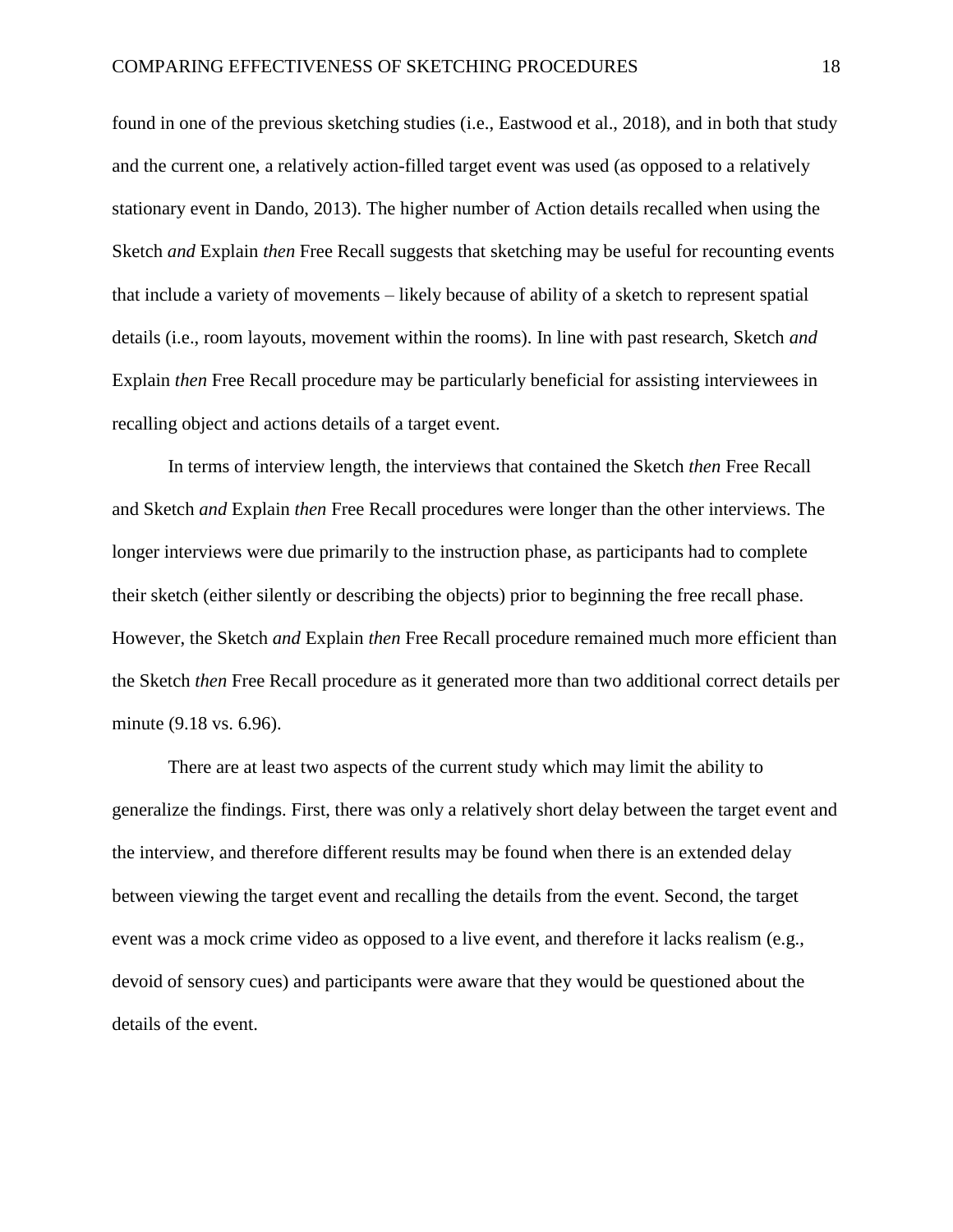This study builds upon previous research by demonstrating the efficacy of the Sketch procedure. Importantly, it also allows for the provisional conclusion that the most effective way to deliver the Sketch procedure is to request the interviewee draw and describe their sketch concurrently, and then provide a free recall of the entire event while referring to their sketch. We are encouraged by the progress that researchers have made in testing and validating tools within the CI toolkit and look forward to replication and expansion of research testing the bounds of sketching.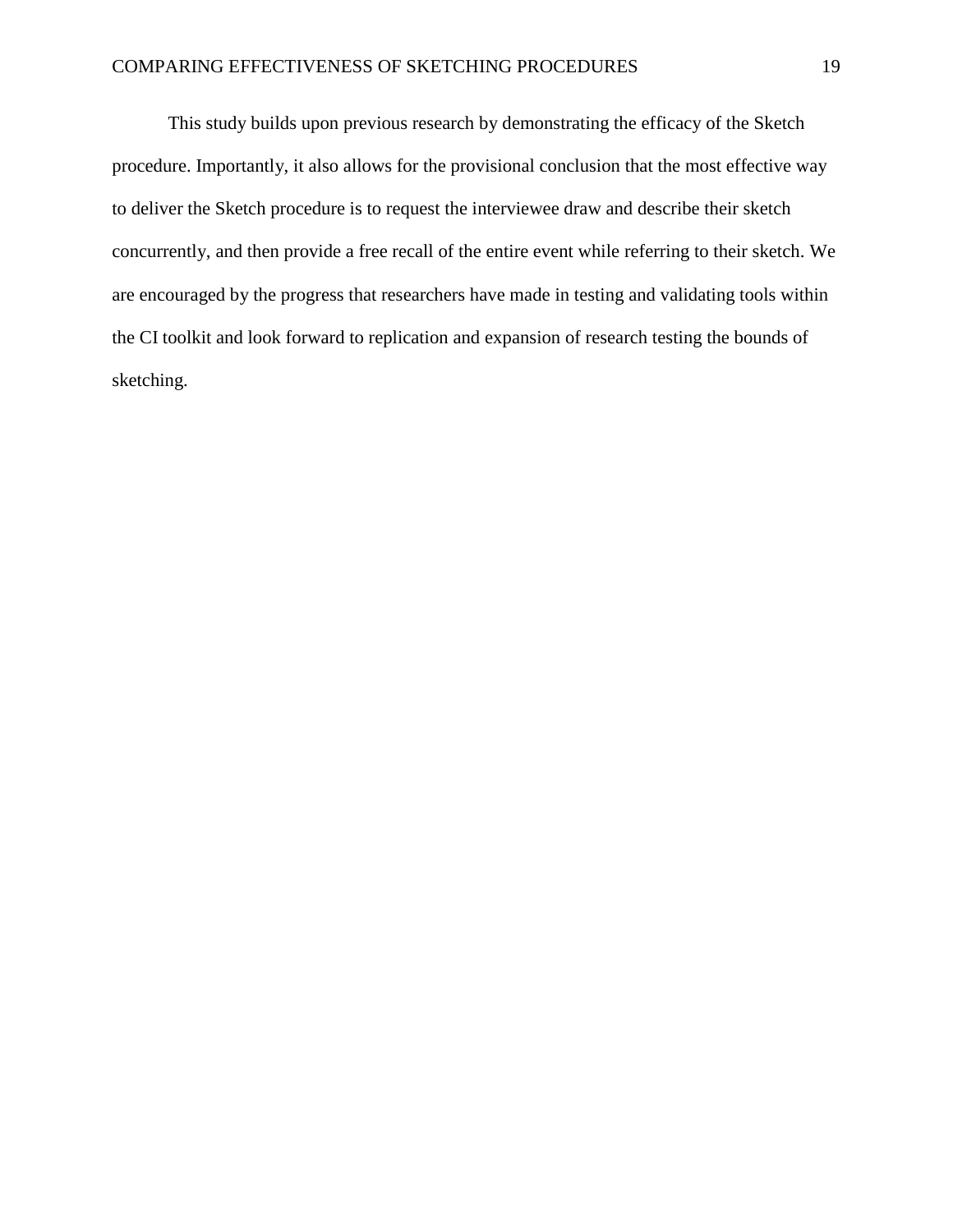#### **References**

- Baddley, A. (2012). Working memory: Theories, models, and controversies*. Annual Review of Psychology, 63*, 1-29. doi: 10.1146/annurev-psych-120710-100422
- Bromage, B. K., & Mayer, R. E. (1986). Quantitative and qualitative effects of repetition on learning from technical text. *Journal of Educational Psychology, 78*, 271-278. doi:10.1037/0022-0663.78.4.271
- Dando, C. (2013). Drawing to remember: External support of older adults' eyewitness performance. *PloS One, 8*, e69937. doi:10.1371/journal.pone.0069937
- Dando, C., J., Wilcock, R., Behnkle, C., & Milne, R. (2011). Modifying the cognitive interview: Countenancing forensic application by enhancing practicability. *Psychology, Crime & Law, 17*, 491-511. doi:10.1080/10683160903334212
- Dando, C., Wilcock, R., & Milne, R. (2009a). The cognitive interview: The efficacy of a modified mental reinstatement of context procedure for frontline police investigators. *Applied Cognitive Psychology, 23*, 138-147. doi:10.1002/acp.1451
- Dando, C. Wilcock, R., Milne, R., & Henry, L. (2009b). A modified cognitive interview procedure for frontline police investigators. *Applied Cognitive Psychology, 23*, 698-716. doi:10.1002/acp.1501
- Di Vesta, F. J., & Gray, G. S. (1972). Listening and note taking. *Journal of Educational Psychology, 63*, 8-14. doi: 101037/h0032243
- Eastwood, J., Snook, B., & **Luther, K.** (2018, online first). Measuring the effectiveness of the sketch procedure for recalling details of a live interactive event. *Applied Cognitive Psychology*.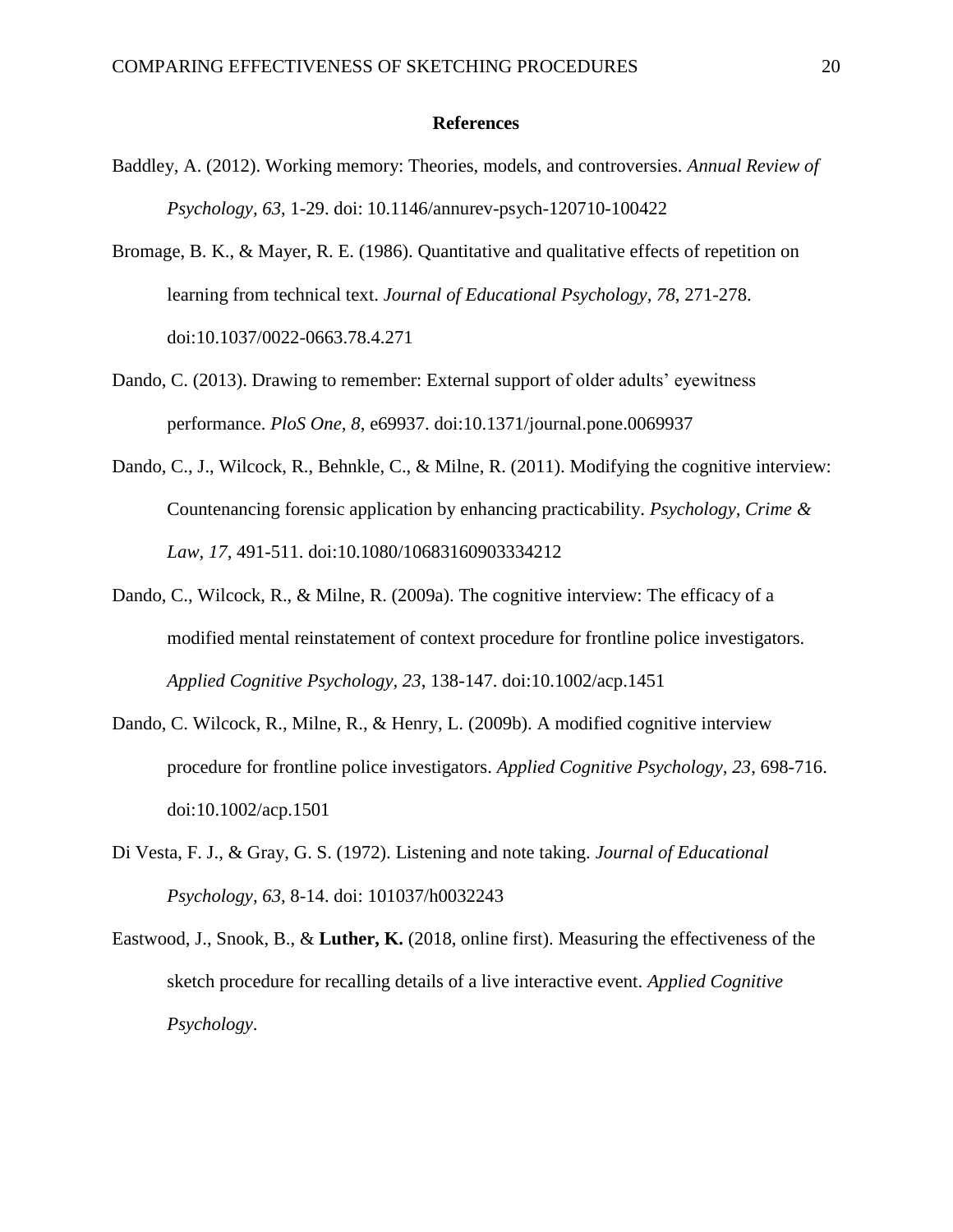- Fisher, R. P., & Geiselman, R. E. (1992). *Memory-enhancing techniques in investigative interviewing: The cognitive interview*. Springfield, IL: C.C. Thomas.
- Landis, J. B., & Koch, G. G. (1977). The measurement of observer agreement for categorical data. *Biometrics, 33*, 159–174. doi:10.2307/2529310
- Leins, D., Fisher, R. P., Vrij, A., Leal, S., & Mann, S. (2011). Using sketch drawing to induce inconsistency in liars. *Legal and Criminological Psychology, 16*, 253-265. doi:10.1348/135532510X501775
- Mattison, M.L.A., Dando, C. J., & Ormerod, T. C. (2018). Drawing the answers: Sketching to support free and probed recall by child witnesses and victims with autism spectrum disorder. *Autism, 22*, 181-194. doi:10.1177/1362361316669088
- Mattison, M.L.A., Dando, C. J., & Ormerod, T. C. (2015). Sketching to remember: Episodic free recall task support for child witnesses and victims with autism spectrum disorder. Journal of Autism and Developmental Disorders, 45, 1751-1765. doi: 10.1007/s1080
- Memon, A., Meissner, C. A., & Fraser, J. (2010). The cognitive interview: A meta-analytic review and study space analysis of the past 25 years. *Psychology, Public Policy, & Law, 16*, 340-372. doi:10.1037/a0020518
- Middendorf, C. H., & Macan, T. H. (2002). Note-taking in the employment interview: Effects on recall and judgments. *Journal of Applied Psychology, 87*, 293-303. doi:10.1037/0021- 9010.87.2.293
- Miller, G. A. (1956). The magical number seven, plus or minus two: Some limits on our capacity for processing information. *Psychological Review. 63*, 81–97. doi:10.1037/h0043158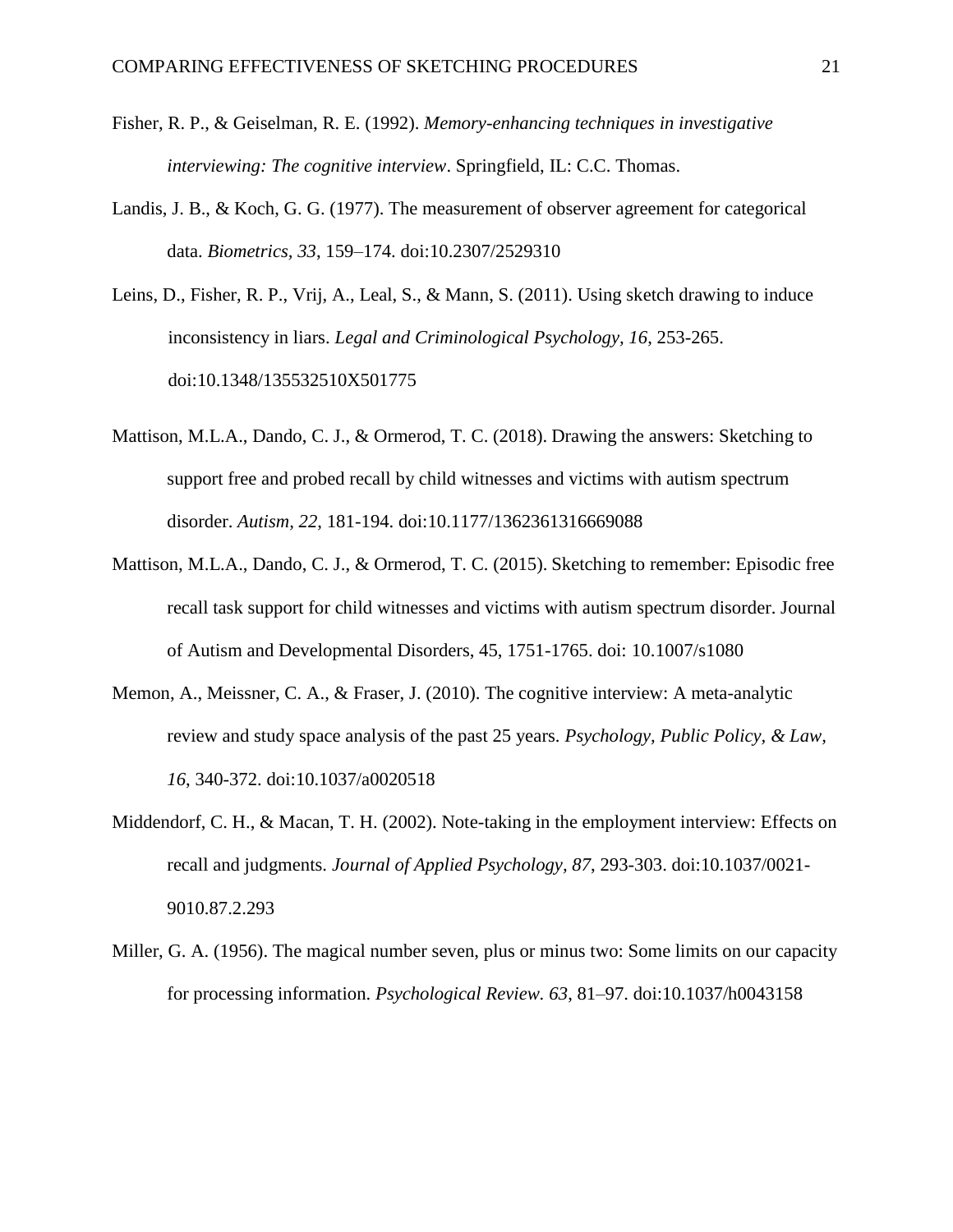- Rickards, J. P., & Friedman, F. (1978). The encoding versus the external storage hypothesis in note taking. *Contemporary Educational Psychology, 3*, 136-143. doi:10.1016/0361- 476X(78)90020-6
- Tulving, E., & Thomson, D. M. (1973). Encoding specificity and retrieval processes in episodic memory. *Psychological Review, 80*, 352-373. doi:10.1037/h0020071
- Uzer, T., & Brown, N. R. (2017). The effect of cue content on retrieval from autobiographical memory. *Acta Psychologica, 172*, 84-91. doi:10.1016/j.actpsy.2016.11.012
- Vrij, A., Leal, S., Mann, S., Warmelink, L., Granhag, P. A., & Fisher, R. P. (2010). Drawings as an innovative and successful lie detection tool. Applied Cognitive Psychology, 24, 587- 594. doi: 10.1002/acp.1627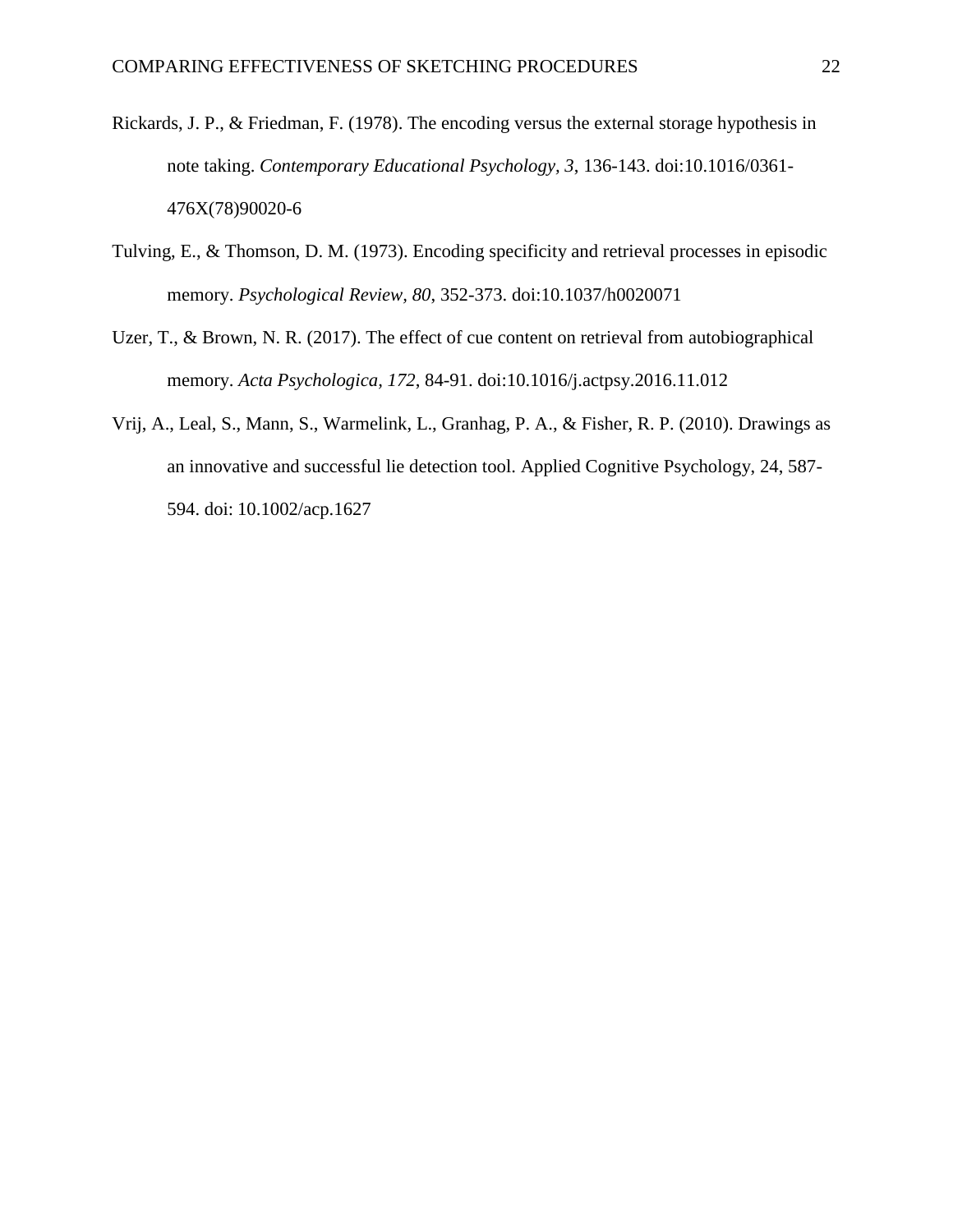#### **Footnotes**

<sup>1</sup> Although not the focus of the current research, several recent studies have also demonstrated that the sketch procedure can be effective in detecting deception in suspect interviews (e.g., Leins, Fisher, Vrij, Lela, & Mann, 2011; Vrij, et al., 2010).

 $2^2$ The average effect size values for the Sketch-Control group comparisons is based on the four relevant comparisons from Dando et al., (2009a), Dando et al. (2009b), Dando (2013), and Eastwood et al. (2018). The average effect size values for the sketch-CI comparisons is based on the four relevant comparisons from the same four studies as well as two comparisons from Dando et al. (2011), which did not contain a Control interview but instead comparisons between the sketch procedure and two CI procedures.

<sup>3</sup>Two participants were removed due to recording errors during the interview. With the exception of gender, demographic information was unavailable for 13 participants. The descriptive statistics are based on a sample size of 110.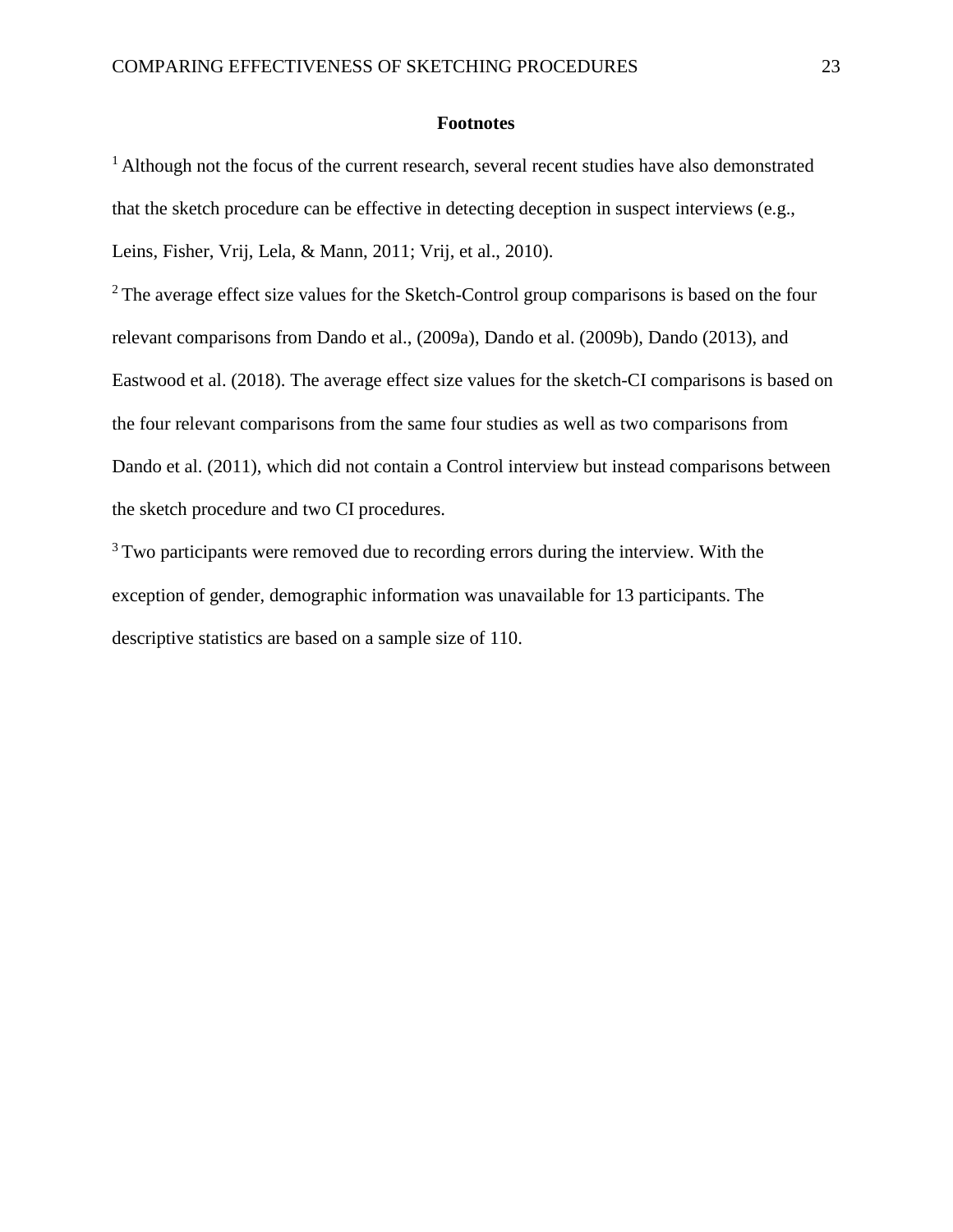|                          | <b>Interview Procedure</b> |                          |                                                |                                          |                                                         |  |  |  |
|--------------------------|----------------------------|--------------------------|------------------------------------------------|------------------------------------------|---------------------------------------------------------|--|--|--|
| Recall<br>Performance    | Control<br>$(n = 24)$      | <b>MRC</b><br>$(n = 25)$ | Sketch and<br><b>Free Recall</b><br>$(n = 25)$ | Sketch then<br>Free Recall<br>$(n = 25)$ | Sketch and<br>Explain then<br>Free Recall<br>$(n = 24)$ |  |  |  |
| <b>Correct Details</b>   | 33.42                      | 37.52                    | 36.36                                          | 35.08                                    | 45.88                                                   |  |  |  |
|                          | (28.86, 37.97)             | (33.08, 41.96)           | (30.90, 41.82)                                 | (30.12, 40.04)                           | (40.65, 51.10)                                          |  |  |  |
| <b>Incorrect Details</b> | 1.46                       | 1.32                     | 1.36                                           | 1.12                                     | 1.71                                                    |  |  |  |
|                          | (0.73, 2.18)               | (0.88, 1.76)             | (0.86, 1.86)                                   | (0.67, 1.57)                             | (1.35, 2.07)                                            |  |  |  |
| <b>Accuracy Rate</b>     | 95.55                      | 96.44                    | 96.53                                          | 96.65                                    | 96.30                                                   |  |  |  |
|                          | (93.59, 97.50)             | (95.30, 97.59)           | (95.46, 97.60)                                 | (94.89, 98.42)                           | (95.58, 97.02)                                          |  |  |  |

Table 1. *The Mean Recall Performance (and Associated 95% Confidence Intervals) as a Function of Interview Procedure.*